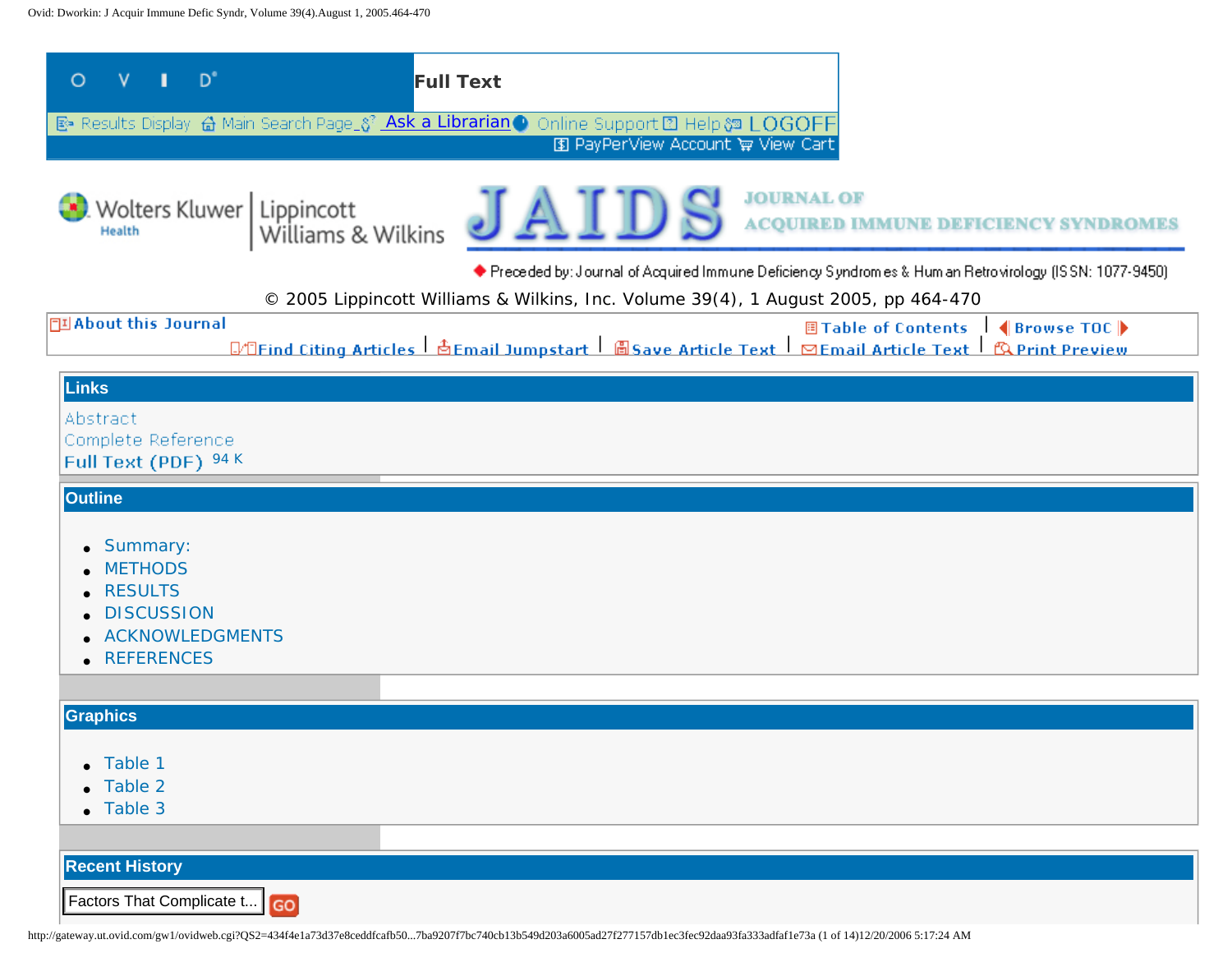### **Factors That Complicate the Treatment of Tuberculosis in HIV-Infected Patients**

[Epidemiology and Social Science]

Dworkin, Mark S MD, MPH&TM, FACP\*; Adams, Michael R\*; Cohn, David L MD†; Davidson, Arthur J MD†; Buskin, Susan PhD, MPH‡; Horwitch, Carrie MD, MPH‡; Morse, Anne BS§; Sackoff, Judy PhD[//]; Thompson, Melanie MD¶; Wotring, Linda PhD#; McCombs, Scott B MPH\*; Jones, Jeffrey L MD, MPH\*\*

From the \*National Center for HIV, STD, and TB Prevention, Centers for Disease Control and Prevention, Atlanta, GA; †Denver Public Health, Denver, CO; ‡Public Health-Seattle and King County, Seattle, WA; §Louisiana Office of Public Health, New Orleans, LA; [//]The City of New York Department of Health, New York City, NY; ¶AIDS Research Consortium of Atlanta, Atlanta, GA; #Michigan Department of Community Health, Detroit, MA; and \*\*National Center for Infectious Diseases, Centers for Disease Control and Prevention, Atlanta, GA.

Received for publication June 7, 2004; accepted November 22, 2004.

Presented in part at the Seventh Conference on Retroviruses and Opportunistic Infections, San Francisco, January-February, 2000 [abstract 259].

Reprints: Mark S. Dworkin, Illinois Department of Public Health, Division of Infectious Diseases, 160 North LaSalle, #7 South, Chicago, IL 60601 (e-mail: mdworkin@idph.state.il.us).

# <span id="page-1-0"></span>**Summary[:](#page-0-0)**

Treatment of tuberculosis (TB) in persons coinfected with HIV has become increasingly complex during the past decade. We describe the factors that complicate anti-TB therapy in a large observational cohort of HIV-infected persons in the United States. Among 367 HIVinfected patients with 372 episodes of culture-confirmed TB, 44.1% had injection drug use as a mode of HIV transmission. Hepatic disease was present at the time of TB diagnosis or during anti-TB therapy for 91 episodes (24.5%). Elevation at least twice the upper limits of normal of aminotransaminases was observed during the first month of anti-TB therapy in 116 (31.2%) of the episodes. The most commonly reported adverse effects occurring during therapy were rash (27.8%), nausea (26.2%), leukopenia or neutropenia (20.2%), diarrhea (19.3%), vomiting (18.5%), and elevated temperature (>101.5°F [38.6°C], 16.9%). Prescription of a rifamycin and a medication known to interact with rifamycins occurred during 270 (72.6%) episodes. Because HIV-infected patients with TB often have underlying complicating conditions, such as hepatic disease, and are treated with medications that may have toxicities and cause drug-drug interactions, we recommend that clinicians pay careful attention to these factors when treating coinfected patients.

<span id="page-1-1"></span>Greater than one third of the estimated 36 million persons infected with HIV globally are coinfected with *Mycobacterium tuberculosis*.[1,2](#page-11-1)

In North America, 8% of HIV-infected persons are estimated to be coinfected with *M. tuberculosis*, and in the United States,

approximately 9% to 15% of tuberculosis (TB) cases are reported in HIV-infected persons[.3-5](#page-11-2) In the past decade, treatment of HIV and

AIDS has become increasingly complex with the introduction of many new medications prescribed as long-term combination therapy.

Several of these medications have the potential to interact with and complicate anti-TB therapy, especially by causing liver disease and

cutaneous reactions.[6](#page-11-3) Also, HIV-infected persons may have significant liver dysfunction associated with alcohol abuse, injection drug http://gateway.ut.ovid.com/gw1/ovidweb.cgi?QS2=434f4e1a73d37e8ceddfcafb50...7ba9207f7bc740cb13b549d203a6005ad27f277157db1ec3fec92daa93fa333adfaf1e73a (2 of 14)12/20/2006 5:17:24 AM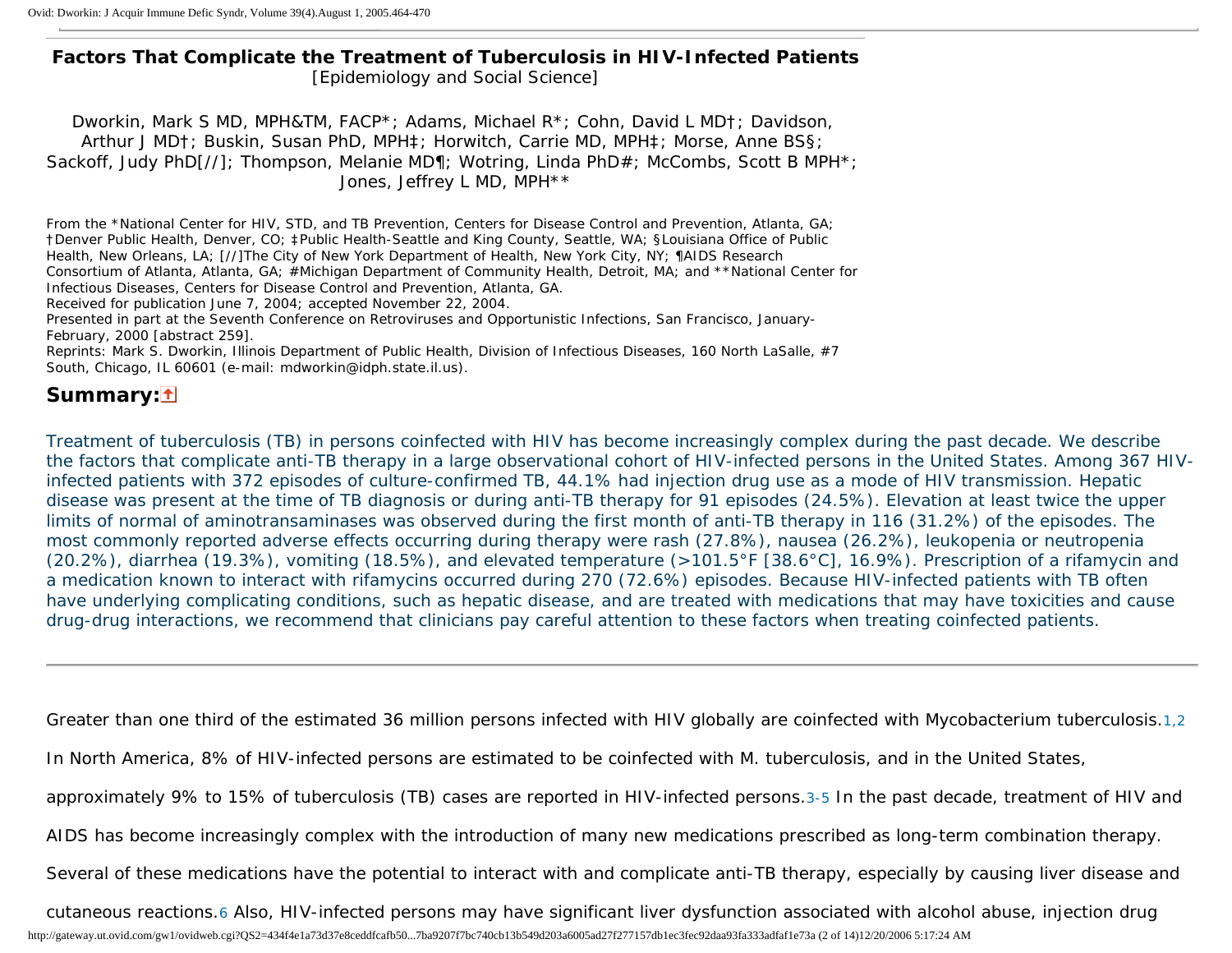use[,7](#page-11-4) and coinfection with hepatitis viruses.[8](#page-11-5)

The complexity of the treatment of HIV-infected persons coinfected with *M. tuberculosis* is a significant public health issue, because interference with optimal treatment of TB may lead to failure or interruption of therapy and further transmission of disease, promote the emergence of drug-resistant strains, and lead to additional morbidity and mortality. Underlying and newly recognized acute and chronic hepatitis, adverse drug reactions and side effects, drug interactions, and inability to adhere to long-term multiple-drug therapy are all complicating factors. Given these potential issues, quantitating the frequency of these factors provides important information to health care providers who treat patients with TB. Such information would be especially helpful when evaluating which of several medications may need to be discontinued when prescribed medications have overlapping adverse effects. We describe the prevalence of many of the factors that complicate anti-TB therapy in a large observational cohort of HIV-infected persons.

## <span id="page-2-1"></span><span id="page-2-0"></span>**METHODS**

The Adult and Adolescent Spectrum of HIV Disease project (ASD) is a national surveillance project of the Centers for Disease Control and Prevention (CDC), in collaboration with 11 state and local health departments, in which information is abstracted from the medical records of HIV-infected patients at selected public and private health care facilities.[9,10](#page-11-6) All available medical records (inpatient, outpatient, and local health department) of HIV-infected patients with a confirmed diagnosis of TB who had been enrolled in the ASD were reviewed using a standardized supplemental abstraction form. Six of the 11 ASD sites elected to participate in this study. These sites were located in Atlanta (1989-1998), Denver (1989-2000), Detroit (1986-1999), New Orleans (1991-2000), New York City (1995- 1998), and Seattle (1988-1999). Information collected included demographics and CD4+ cell counts (from the ASD database), anatomic site of TB, information about treatment, adherence problems, conditions or illnesses present at the time of initial diagnosis or recognized after anti-TB therapy had begun, prescription of medications known to be contraindicated or reported to cause drug interactions with anti-TB medications, signs and symptoms of anti-TB medication adverse effects, and laboratory abnormalities that may be attributed to anti-TB medications.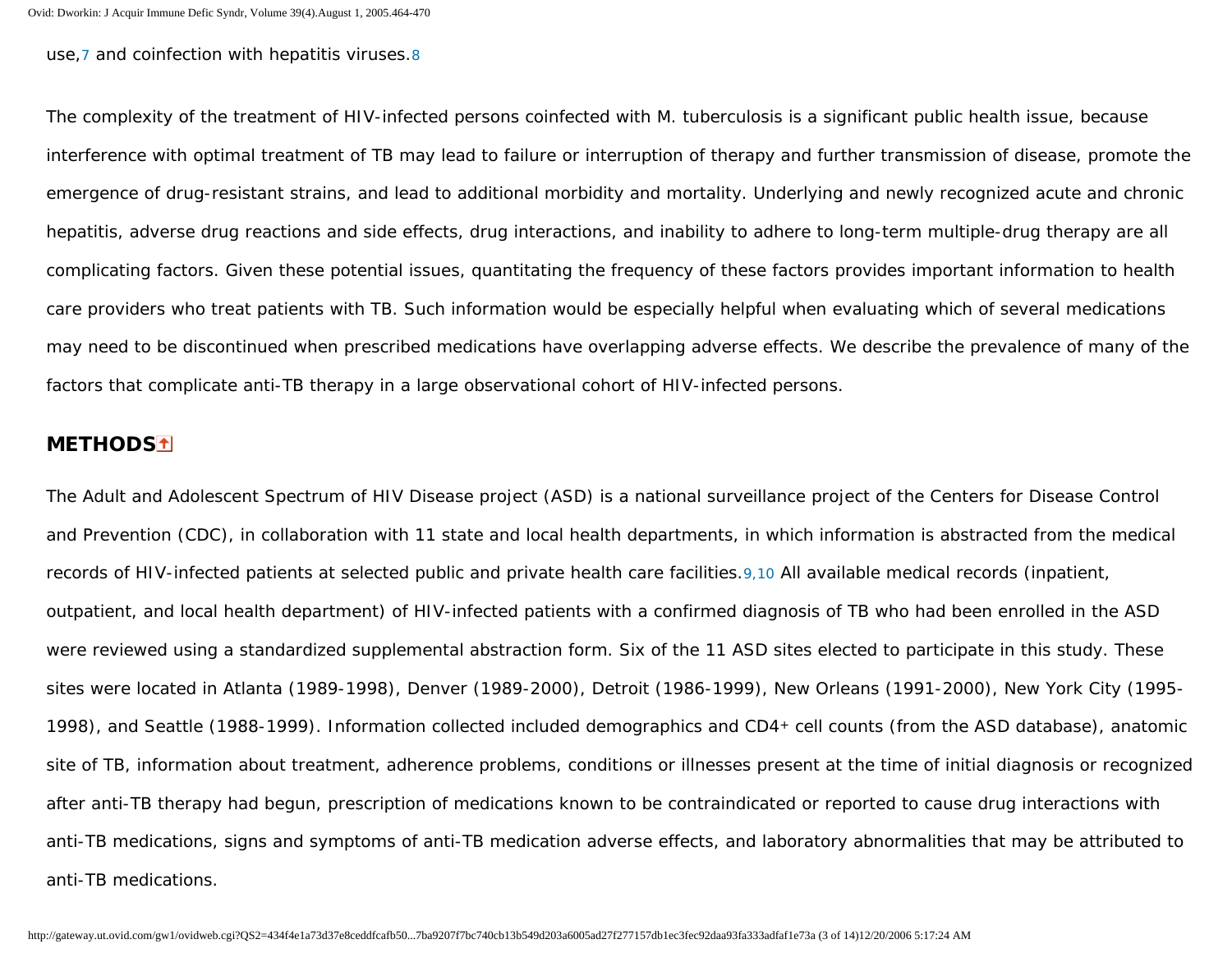<span id="page-3-1"></span>All cases of TB were laboratory confirmed by isolation of *M. tuberculosis* from a clinical specimen.[11](#page-11-7) For CD4+ cell count calculations, we examined the time within 6 months before and after the diagnosis of TB (excluding the month of diagnosis). When a value was available before and after TB diagnosis, the earlier value was selected. If multiple earlier values were available, the most recent was used. When 2 values were available from the same month, the values were averaged. Hepatic disease was defined as a diagnosis of any active or chronic viral hepatitis, other (nonviral) hepatitis, alcoholic hepatitis, or any other form of chronic liver disease recorded in the medical record. For aspartate aminotransferase (AST) and alanine aminotransferase (ALT) measurements, when a patient had more than 1 measurement during the period under review (eg, during the month before beginning therapy), the average of the measurements was included. The protocol for this study was approved by institutional review boards at the CDC and each of the participating ASD sites.

### <span id="page-3-0"></span>**RESULTS**

The study identified 367 HIV-infected patients with 372 episodes of culture-confirmed TB. Among the 5 patients with 2 episodes, the initial episode of treatment ranged from 8 months to 17 months and all these episodes were described as relapse or recurrence. The largest group by race/ethnicity was African Americans (238 patients [64.8%], 77.3% of these patients were male); male-male sex and injection drug use were the predominant modes of HIV exposure ([Table 1](#page-4-0)). Among the 69 HIV-infected female patients, only 1 was pregnant at the time of TB diagnosis and none became pregnant during therapy. Among all episodes of TB, directly observed therapy (DOT) was commonly used for part or all of the anti-TB therapy (292 of 372 episodes [78.5%]); 171 (46.0%) episodes were treated with only DOT. The median CD4+ cell count within 6 months of TB diagnosis was 120 cells/µL among the 239 patients (242 episodes) for whom this information was available (25th percentile: 30 cells/µL, 75th percentile: 234 cells/µL). The median CD4+ cell count was 118 cells/µL for episodes with only pulmonary involvement and 126 cells/µL for extrapulmonary episodes. The anatomic sites of TB among all episodes (some patients may have had multiple sites involved) were pulmonary (293 [78.8%]); pleural (24 [6.5%]); lymphatic (84 [22.6%]); blood (23 [6.2%]); genitourinary (13 [3.5%]); bone and/or joint (10 [2.7%]); liver (7 [1.9%]); meningeal (6 [1.6%]); brain (5 [1.3%]); peritoneal (1 [0.3%]); and other disseminated, including miliary (57 [15.3%]). There were no cutaneous cases. Drug resistance was not common. Resistance to isoniazid (with or without resistance to other anti-TB medications) was reported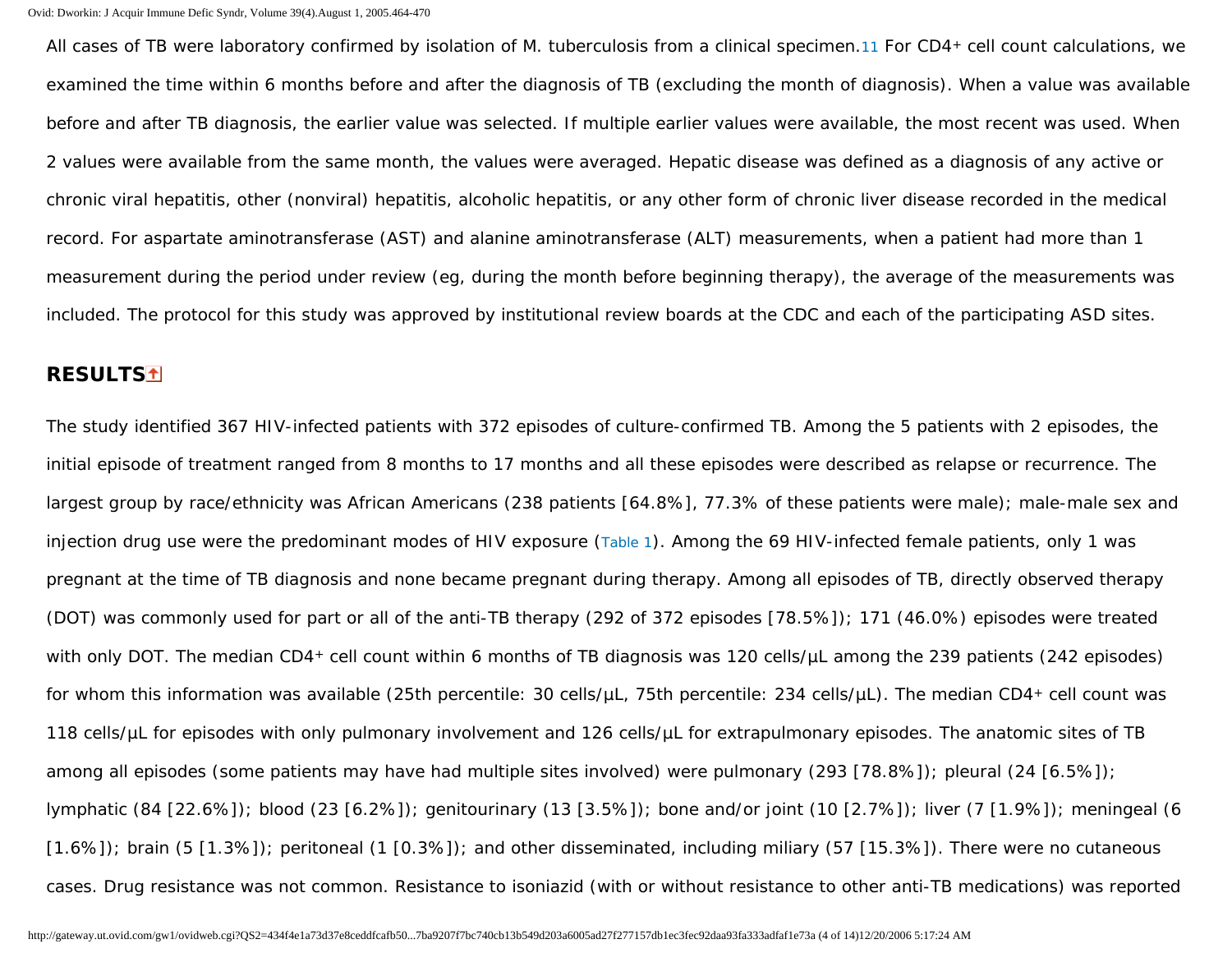Ovid: Dworkin: J Acquir Immune Defic Syndr, Volume 39(4).August 1, 2005.464-470

in 13 episodes (3.5%), rifampin monoresistance was reported in 3 episodes (0.8%), and multidrug-resistant TB (resistance to at least

isoniazid and rifampin) was reported in 5 episodes (1.3%).

<span id="page-4-0"></span>

| Characteristic                                                                                                                                                                                                           | N(24)                                | TABLE 1. Characteristics of 367 HIV-Infected Patients With 372 Episodes of Culture-Confirmed (1986- |
|--------------------------------------------------------------------------------------------------------------------------------------------------------------------------------------------------------------------------|--------------------------------------|-----------------------------------------------------------------------------------------------------|
| Sex                                                                                                                                                                                                                      |                                      | $2000)*$                                                                                            |
| Make                                                                                                                                                                                                                     | 288 (81.2).                          |                                                                                                     |
| Female                                                                                                                                                                                                                   | 69 (18.8).                           |                                                                                                     |
| Race/ethnicity                                                                                                                                                                                                           |                                      |                                                                                                     |
| White                                                                                                                                                                                                                    | 85 (23.2).                           |                                                                                                     |
| African-American                                                                                                                                                                                                         | 238 (64.8)                           |                                                                                                     |
| Hispanic                                                                                                                                                                                                                 | 36(9.8)                              |                                                                                                     |
| Asian/Pacific Islander                                                                                                                                                                                                   | 3(0.8)                               |                                                                                                     |
| Native American                                                                                                                                                                                                          | 5 (1.4)                              |                                                                                                     |
| Mode of HIV exposure                                                                                                                                                                                                     |                                      |                                                                                                     |
| Make-trale sex (MSM)                                                                                                                                                                                                     | 129 (35.1).                          |                                                                                                     |
| IDU (includes IDU-MSV)                                                                                                                                                                                                   | 162 (123 IDU, 39)<br>MSM-IDU) (44.1) |                                                                                                     |
| Heterosexual                                                                                                                                                                                                             | 23(6.3)                              |                                                                                                     |
| Hemophilia or blood mansfusion                                                                                                                                                                                           | 6(1.6)                               |                                                                                                     |
| Otherlanknows.                                                                                                                                                                                                           | 47 (12.8)                            |                                                                                                     |
| City                                                                                                                                                                                                                     |                                      |                                                                                                     |
| Atlanta                                                                                                                                                                                                                  | 101 (27.5)                           |                                                                                                     |
| Denver                                                                                                                                                                                                                   | 45 (11.7)                            |                                                                                                     |
| Detroit                                                                                                                                                                                                                  | 65 (17.2)                            |                                                                                                     |
| New Orleans                                                                                                                                                                                                              | \$22.3                               |                                                                                                     |
| New York City                                                                                                                                                                                                            | 31(8.4)                              |                                                                                                     |
| Seattle                                                                                                                                                                                                                  | 47 (12.8)                            |                                                                                                     |
| Your of TB diagnosis                                                                                                                                                                                                     |                                      |                                                                                                     |
| 1986-1988                                                                                                                                                                                                                | 5(1.3)                               |                                                                                                     |
| 1989-1991                                                                                                                                                                                                                | 81 (21.8)                            |                                                                                                     |
| 1992-1994                                                                                                                                                                                                                | 133 (35.7)                           |                                                                                                     |
| 1995-1997                                                                                                                                                                                                                | 117 (31.4)                           |                                                                                                     |
| 1998-2000                                                                                                                                                                                                                | 36 (9.7)                             |                                                                                                     |
| Administration of arti-TB therapy                                                                                                                                                                                        |                                      |                                                                                                     |
| DOT only                                                                                                                                                                                                                 | 171 (46.0)                           |                                                                                                     |
| DOT and self-administered therapy                                                                                                                                                                                        | 121 (32.5)                           |                                                                                                     |
| Self-administered therapy only                                                                                                                                                                                           | 40 (10.7)                            |                                                                                                     |
| Unknown                                                                                                                                                                                                                  | 40 (10.7)                            |                                                                                                     |
| *Your of TB disgnosis and administration of therapy data are derived from number of<br>rpisodes; all other data are derived from number of cases.<br>IDU indicates injection-drug user; MSM, man who have sex with reen. |                                      |                                                                                                     |
| [Help with image viewing]                                                                                                                                                                                                |                                      |                                                                                                     |
| [Email Jumpstart To Image]                                                                                                                                                                                               |                                      |                                                                                                     |

The most commonly used initial drug regimen was isoniazid, rifampin, pyrazinamide, and ethambutol, which was used for 223 episodes (59.9%). Sixty (16.1%) episodes were initially treated with isoniazid, rifampin, and pyrazinamide. Thirteen (3.5%) episodes were treated with isoniazid, rifampin, pyrazinamide, and streptomycin; another 12 (3.2%) episodes were treated with isoniazid, rifampin, pyrazinamide, and at least 1 other drug; 9 (2.4%) episodes were initially treated with isoniazid and rifampin only; and 47 (12.6%) episodes were treated with 1 of several other combinations. Eight (2.2%) did not have initial drug regimen data available. The median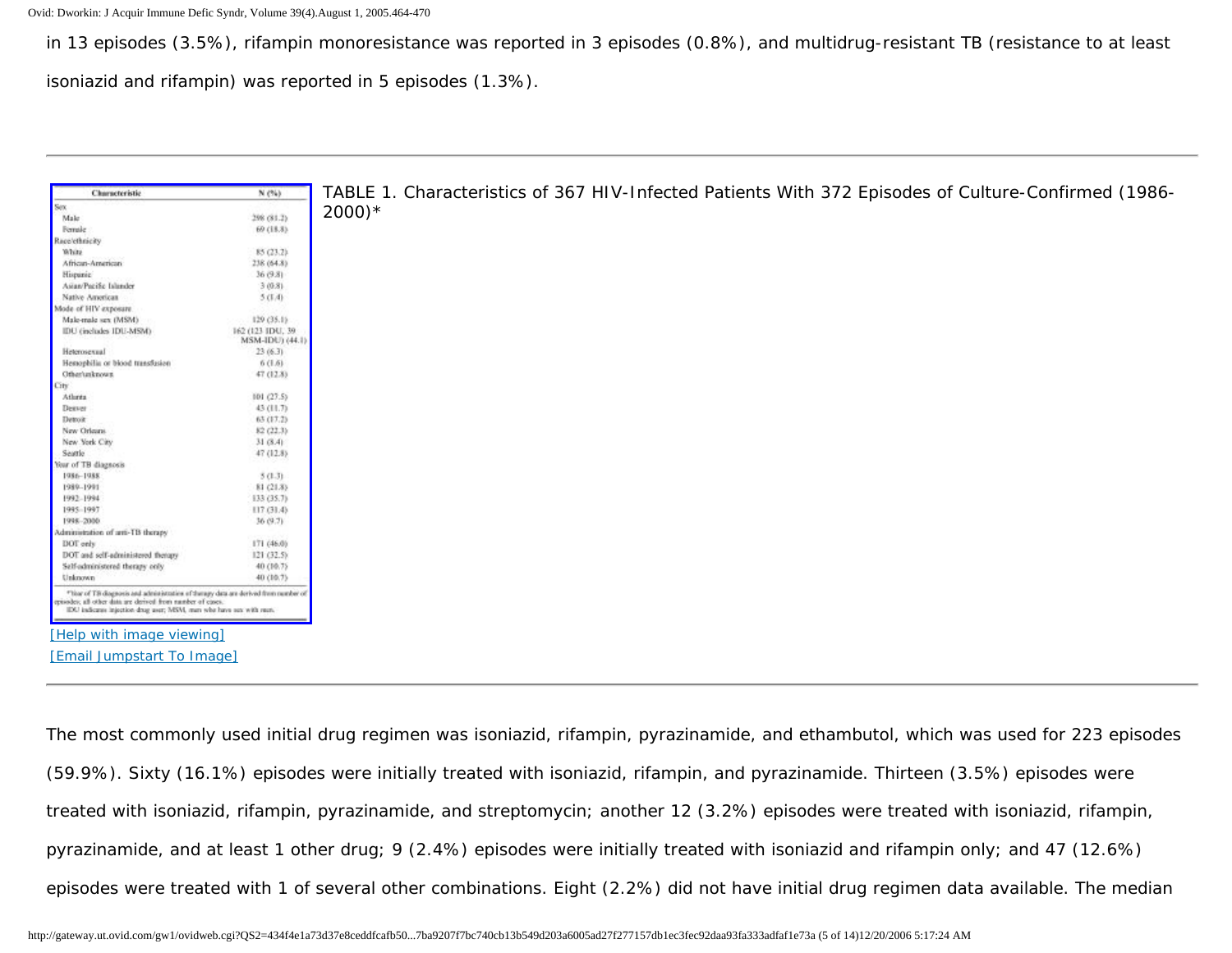```
Ovid: Dworkin: J Acquir Immune Defic Syndr, Volume 39(4).August 1, 2005.464-470
```
number of regimens prescribed per patient during anti-TB therapy was 2 (range: 1-10 regimens). Among 332 episodes with information, the median number of months observed on treatment was 10.5 months (range: 1-51 months).

Among 505 changes in the anti-TB regimens, the reasons for changing were planned change in treatment (189 changes in 163 episodes [ie, from intensive to continuation phase]), unknown/missing (168 changes in 112 episodes), other (74 changes in 58 episodes), intolerance to anti-TB drugs (65 changes in 57 episodes), and *M. tuberculosis* isolate resistant to 1 or more drugs (27 changes in 22 episodes). Vitamin  $B_6$  (pyridoxine) was prescribed for 327 (87.9%) episodes. Among first-line anti-TB drugs, intolerance led to regimen changes in 7.6% of regimens that included ethambutol (23 changes among 304 episodes), in 5.6% that included isoniazid (20 changes among 360 episodes), in 5.0% that included pyrazinamide (17 changes among 342 episodes), and in 4.8% that included rifampin (17 changes among 354 episodes). Streptomycin (3 changes among 44 episodes [6.8%]) and ethionamide (1 change among 11 episodes [9.1%]) were prescribed less often but caused changes more frequently. Twelve drug changes were attributed to intolerance to more than 1 drug.

Prescription of a rifamycin (rifampin, rifabutin, or rifapentine) and a medication known to interact with rifamycins occurred during 270 (72.6%) episodes. The most commonly prescribed combinations were a rifamycin with zidovudine (208 episodes [55.9%]), itraconazole or fluconazole (121 episodes [32.5%]), clarithromycin (28 episodes [7.5%]), a protease inhibitor (31 episodes [8.3%]), corticosteroids (23 episodes [6.2%]), methadone (16 episodes [4.3%]), and anticoagulants (7 episodes [1.9%]). Among 63 episodes of TB diagnosed during 1997 to 2000 (63 patients), a rifamycin was prescribed with a protease inhibitor in 28 episodes (44.4%).

Reasons for discontinuing anti-TB therapy included completing the course of therapy (229 episodes [61.6%]), moving away from the health care site (12 episodes [3.2%]), lost to follow-up (13 episodes [3.5%]), death (67 episodes [18.1%]), medication adverse effects (2 episodes [0.5%]), lack of cooperation or refusal to continue medications (10 episodes [2.7%]), and other and unknown reasons (30 episodes [8.0%]). Among those who died during anti-TB therapy, death occurred at a median of 7 months (range: 0.1-37 months). Poor adherence to anti-TB therapy was mentioned in the medical records of 142 (38.2%) of the episodes of treatment. Among 277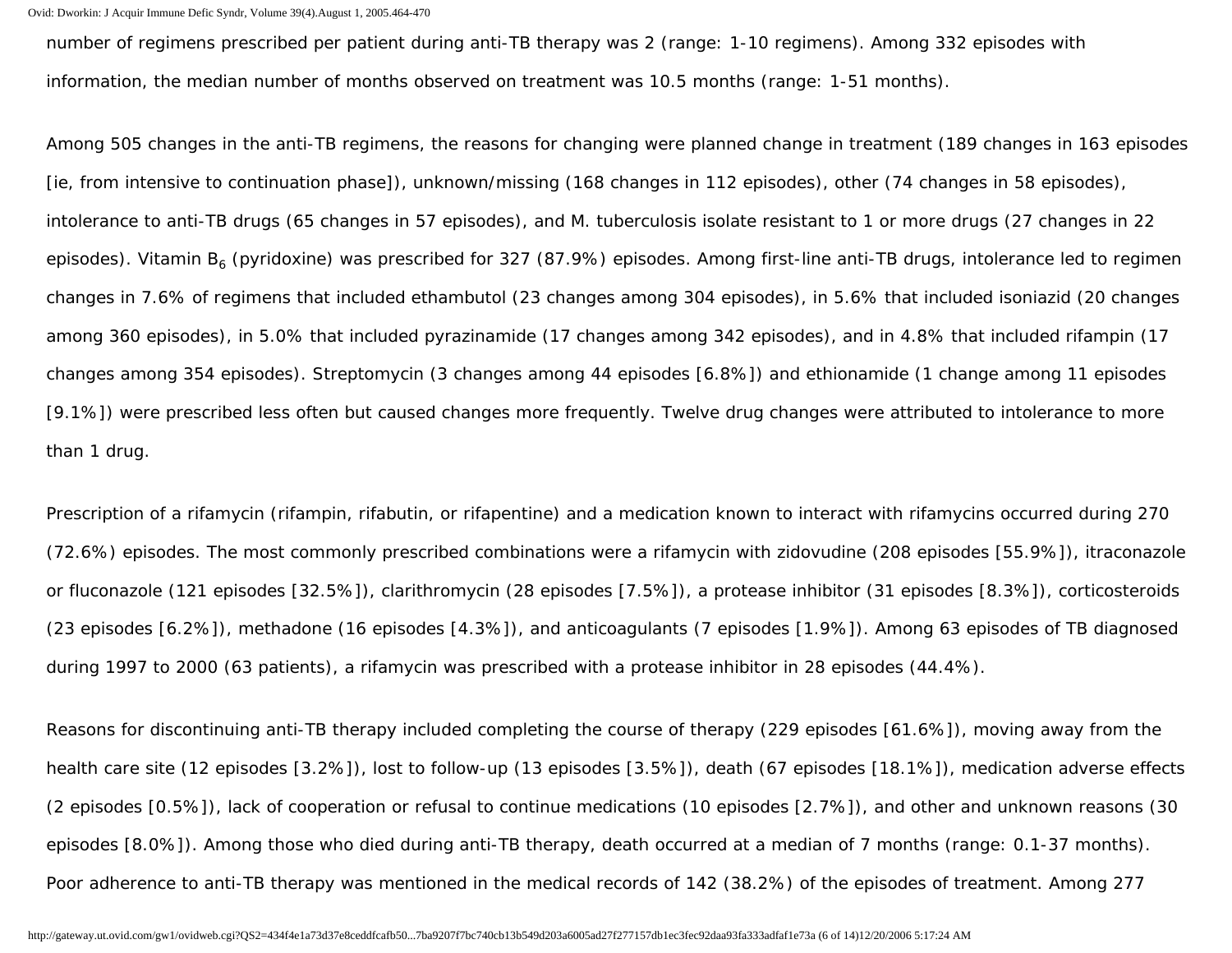patients with information on whether any DOT was given and with at least 12 months of follow-up after the diagnosis of TB, 26 (18%)

of 148 patients who received DOT died within 12 months versus 7 (24%) of 29 patients who did not receive DOT died within 12 months  $(P = 0.41)$ .

Hepatic disease was present at the time of TB diagnosis or during anti-TB therapy for 91 episodes (24.5%; [Table 2](#page-6-0)). For those patients who had AST (67 patients) or ALT (50 patients) measured at the time of TB diagnosis (within 1 month before onset of anti-TB therapy), the median AST level was 45 U/L (range: 15-574 U/L) and the median ALT level was 31 U/L (range: 4-589 U/L). A 2-fold, 5-fold, and 10-fold elevation greater than the upper limits of normal aminotransaminases was observed during the first month of anti-TB therapy in 116 (31.2%), 30 (8.1%), and 13 (3.5%) of the 372 episodes, respectively, and at least once during the entire course of anti-TB therapy in 173 (46.5%), 49 (13.2%), and 18 (4.8%) of the 372 episodes. Among all episodes, the median serum alkaline phosphatase and total bilirubin levels 4 to 8 weeks after diagnosis of TB were 113 U/L and 0.5 mg/L, respectively (210 serum alkaline phosphatase values and 215 total bilirubin values were available). The median first white blood cell count, hemoglobin, and platelet count at or after diagnosis of TB was 4950 cells/mm3 (range: 1000-16,000 cells/mm3), 11.0 g/dL (range: 4.2-18.1 g/dL), and 240,000 cells/mm3 (range: 9000- 713,000 cells/mm3), respectively (301 white blood cell counts, 279 hemoglobin counts, and 286 platelet counts were available). Sixtyone (16.6%) patients died within 12 months of TB diagnosis. The median CD4+ cell count for these patients was 39 cells/µL. Twentyfive (41%) of these patients had some form of liver disease at or after their TB diagnosis.

<span id="page-6-0"></span>

|           | Elecation Alerer Second Hypothi<br>Transportance, a (74)                         |                |            |  |
|-----------|----------------------------------------------------------------------------------|----------------|------------|--|
| 55 (Tel.) | $-7.440$                                                                         | $-1.4544$      | $18 - 640$ |  |
| 18 (2.T)  | T179.81                                                                          | 10000          | 111930     |  |
| 9 (13.4)  | ili 104-71.                                                                      | 1.00.16        | 1111.71    |  |
| 3138, 34  | 1.11000                                                                          | <b>E COREA</b> | O JOJES    |  |
| #611.22   | 33 (73.4)                                                                        | 11:56.58       | 5118.23    |  |
| 17 (16.06 | 23.107.83                                                                        | LE CRETE       | 1113)      |  |
| 12/3.39   | 80.EKS.31.                                                                       | 2.0% 31        | 0.83.85    |  |
| 8(2.2)    | 6 (TLE)                                                                          | FCTT-16        | 1 (19.8)   |  |
| 6.0146    | $-1$ (KS.T)                                                                      | 1,0818         | 2111.71    |  |
| 10.85     | 115887                                                                           | 9 (9.0)        | 自直面        |  |
| 新门系数      | <b>MUTLEL</b>                                                                    | 13 (37.16)     | 6115.81    |  |
| 17.04.04  | 11 Hd.Tx                                                                         | 9129.38        | 111740     |  |
| 23 (0.7)  | PF (X2.8)                                                                        | 18 043.51      | 3.113.85   |  |
| 6 03.84   | 3 per Fr                                                                         | 3,086.08       | fitth.     |  |
| 4.01.11   | 3.175.85                                                                         | 0.038.08       | 1125.85    |  |
| 3 08.84   | 71190                                                                            | 2,099          | 1155.83    |  |
| 95 (74.9) | 49.174.71                                                                        | $3814$ H       | 15.11.8.35 |  |
|           | *Requiringer in the first cellents are derived from the supplier of TW spinoder. |                |            |  |

TABLE 2. Hepatic Disease at the Time of TB Diagnosis or During Anti-TB Therapy Among 372 Episodes of Culture-Confirmed TB Among 367 HIV-Infected Patients\*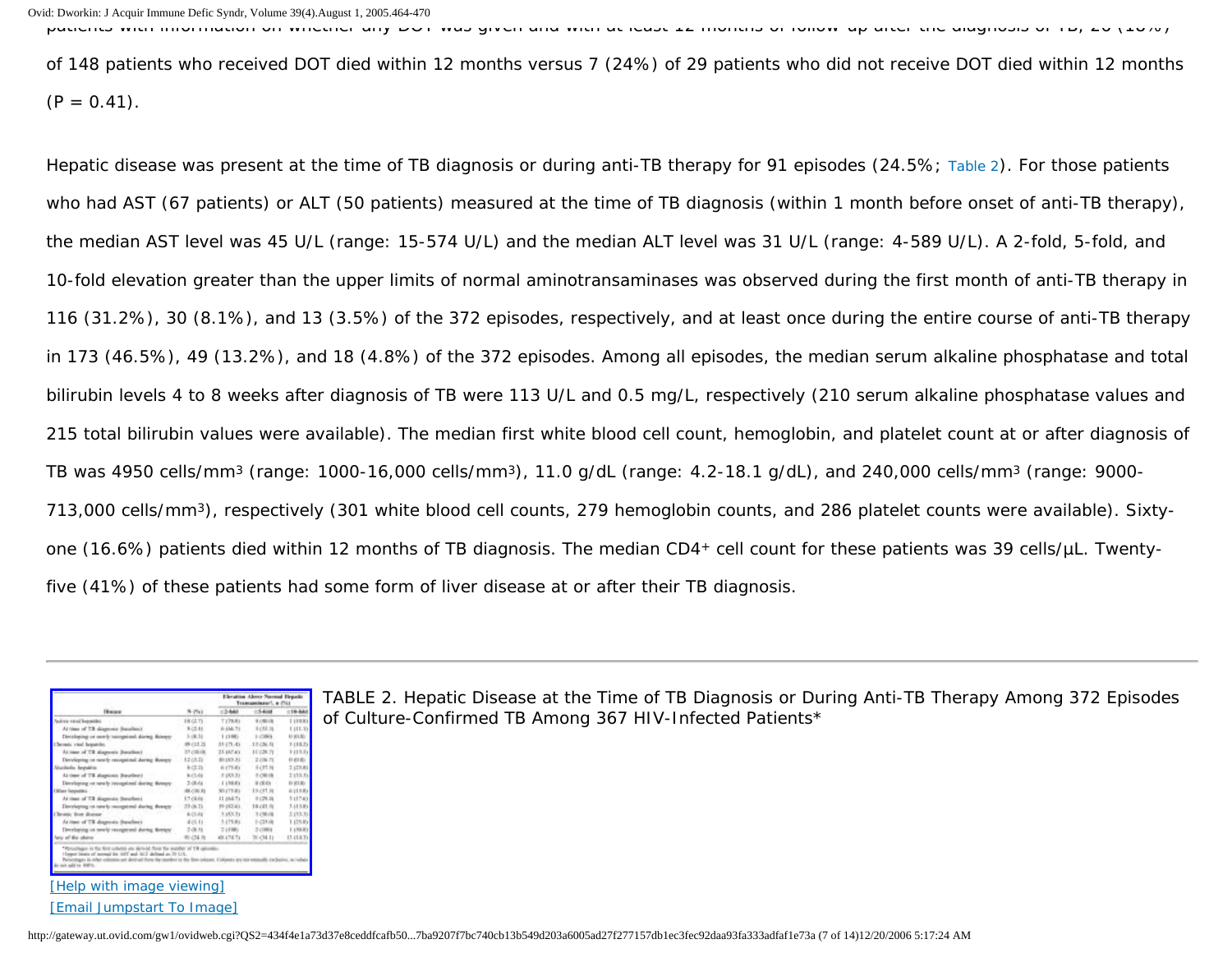<span id="page-7-2"></span>Among conditions reported to be adverse effects of anti-TB therapy,[12](#page-12-0) the most commonly reported were rash, nausea, leukopenia or neutropenia, diarrhea, vomiting, and elevated temperature (>101.5°F [38.6°C]; [Table 3\)](#page-7-1). Medical record documentation indicating that these conditions were attributed to the anti-TB therapy was found for only a few cases, however. Among the few conditions attributed to anti-TB therapy by the health care provider, the most commonly reported were itching or flushing of skin (26.2%), nausea (24.0%), rash (other or unspecified, 29.4%), vomiting (22.1%), and peripheral neuropathy (14.3%). Medical record review discovered no persons with interstitial nephritis, retrobulbar neuritis, or other conditions associated with anti-TB medications [12](#page-12-0) but not listed in [Table 3.](#page-7-1)

<span id="page-7-1"></span>

| <b>London</b>                         | 10 Holkman TracKar Avenue Carolinas (E)                                                        | A Pol           | So. Listensin<br>And Cit Therman |
|---------------------------------------|------------------------------------------------------------------------------------------------|-----------------|----------------------------------|
| tus                                   | basical, checkin, phophoed prodosted: instrinteds<br>pick-sheen all-of-z and chemical          | HE ITE.         | $\mathbf{u}$                     |
|                                       | Forscal, Historica presinessis, posterior solutile, and                                        |                 |                                  |
|                                       | THE CALIFORNIA                                                                                 | 80,60,50        | и                                |
| Lobalistic is side deal-              | basebards. (Homisalius appointed basebards and a representated                                 | 14.0km          | - 8                              |
| <b>Stanford</b><br>v.                 | briskat, mission percente islatic toll valuated:                                               | to are to       | ٠                                |
| <b>Building</b>                       | Louis, at 10 mins, gracialism percentaire attracts with<br><b>Village Alley</b>                | 40.446          | 14                               |
| Experience 1930.7T (EAFC)             | Exclude, cilization, allowhered strategies in preceding<br>solated and culturality.            | 81.01E1         | ٠                                |
| <b>Bylgdood</b> interested            | Exchange (Goodhood chierakols)                                                                 | 80.4531         | ٠                                |
| Melvineiral ante al column            | Relationizes, plant-subscio-alliands acid, relievalential                                      | 11 (6.8.3%)     | ٠                                |
| <b>Hoskerie</b>                       | RASMIDS, collected                                                                             | E1 41.1 Kv      | ٠                                |
| <b>Internal Andrews</b>               | Bullahmann                                                                                     | 90 (E.I.E.)     | i                                |
| bettery on them up of aller-          | Michael Co.                                                                                    | 16.0101         | 11.1                             |
| <b>Mandridge Control</b>              | <b>Lotia M. (Scolored)</b>                                                                     | <b>By STYLE</b> | - 1                              |
| <b>Ballished</b>                      | <b>Elizabeth Administration</b>                                                                | <b>TS IT'SS</b> | $\mathbf{r}$                     |
| <b><i><u><u>Localitat</u></u></i></b> | <b>Increased</b>                                                                               | 25.0746         | 3                                |
| <b>Hunter</b>                         | lancard, ricaculus, physicals, perceivance, internateda<br>para-video allicula and rehavantab- | 27474           | и                                |
| <b>Bistriking</b>                     | Education &                                                                                    | <b>BILLING</b>  | ٠                                |
| <b>Billian Concerted</b>              | Elhantsaut, paintinanide                                                                       | <b>TI SALE</b>  | ı                                |
|                                       | <b>Exercise Ind.</b>                                                                           | 41.414          | ٠                                |
| lands Condit antico band              |                                                                                                | <b>EL ACAL</b>  | ٠                                |
| lospeic, adusto                       | Torpicsbook                                                                                    |                 | 1                                |
| <b><i><u>Science Cold</u></i></b>     | Relationism, prescriptioni adlustic mail influentantini                                        | <b>61 (614)</b> |                                  |
| <b>Licenstructure</b>                 | Belomates, pyramogelidi, bilogehead jours untier salicitis usul                                | E1 10781        | ï                                |
| <b>Institute Languistic</b>           | BEURUPA, 26's objects shortly with                                                             | 112.0           | ×                                |
| <b>Barnetter</b>                      | beingal, relations, penetrantal, absorbed, attractable                                         | PT SETS         | A.                               |
| <b>EUGH-SENIA</b>                     | besical silensials critician                                                                   | <b>F1 30 31</b> | ×                                |
| Castiages                             | because of continentary                                                                        | 13.00.0         | ×                                |
| Deredrives on attorney                | Englawance                                                                                     | 110.9           | ٠                                |
| <b>Health</b>                         | Estrianoniak                                                                                   | 14.078          | ٠                                |
| <b>Independent</b>                    | BEnnis research, studied, evening<br>give a vehicle collection with                            | 世史方             | ٠                                |
| Tranks photosophili                   | <b>Front M</b>                                                                                 | 3.673           | ٠                                |
| Executive                             | Para realize selection and interconnects.                                                      | $-0.016$        | t                                |
| Looke por                             |                                                                                                | $-0.65$         | ٠                                |
| <b>Kenal Milvaro</b>                  | Milionalisa, integeroran da, picca content addressa quas                                       | 9.884           | $\rightarrow$                    |
| Paines and nastroy of the size.       | <b>Bit collective</b>                                                                          | 16.8            | ٠                                |
| Spinkin Street                        | Magnutosti, privatite schicki and                                                              | 清算符             | ٠                                |
| 1-in Falling                          | <b>Exercise AL</b>                                                                             | 12.4            | ٠                                |
| <b>Technol, Institut Trail</b>        | Singiciando, popionese                                                                         | 1,414           | ł                                |
| <b>Fernanesis</b>                     | Edwin-M. H.Kinsteiner                                                                          | 1,404           | ł                                |
| loom reliable.                        | Estatunik, rokoslovani poramozonik                                                             | 1.002           | ì                                |
| black say                             | Estate and all of                                                                              | $-1000$         | ٠                                |
| <b>Renaulti Important</b>             | Effectived                                                                                     | 1 20 5          | ٠                                |
| <b>Britain Schools continue</b>       | Executed, Illumpics, Importances                                                               | 1.85%           | ×                                |
| lighty product                        | Richards                                                                                       | $+48.6$         | ٠                                |
| lights, MAY 1191127                   | <b>Expertise AVE</b>                                                                           | $-0.55$         | ٠                                |
| Ticephojepore paints                  |                                                                                                | $+ 10.4$        | ٠                                |
|                                       | <b>Stadium and a superint and</b>                                                              | y ste fa        | ٠                                |
| English.                              |                                                                                                |                 |                                  |

TABLE 3. Selected Signs, Symptoms, and Conditions That May be Caused by Anti-TB Therapy, which were Diagnosed During Treatment of 372 Episodes of Culture-Confirmed TB Among 367 HIV-Infected **Patients** 

## <span id="page-7-3"></span><span id="page-7-0"></span>**DISCUSSION**

Among the many factors that may complicate the treatment of TB, HIV coinfection is one of the most important, because the many

medications often prescribed put the patient at increased risk for drug-drug interactions, toxicity, and paradoxic reactions[.13](#page-12-1) In addition,

the presence of liver disease is relatively common among HIV-infected persons[,14](#page-12-2) which may lead to an increased likelihood of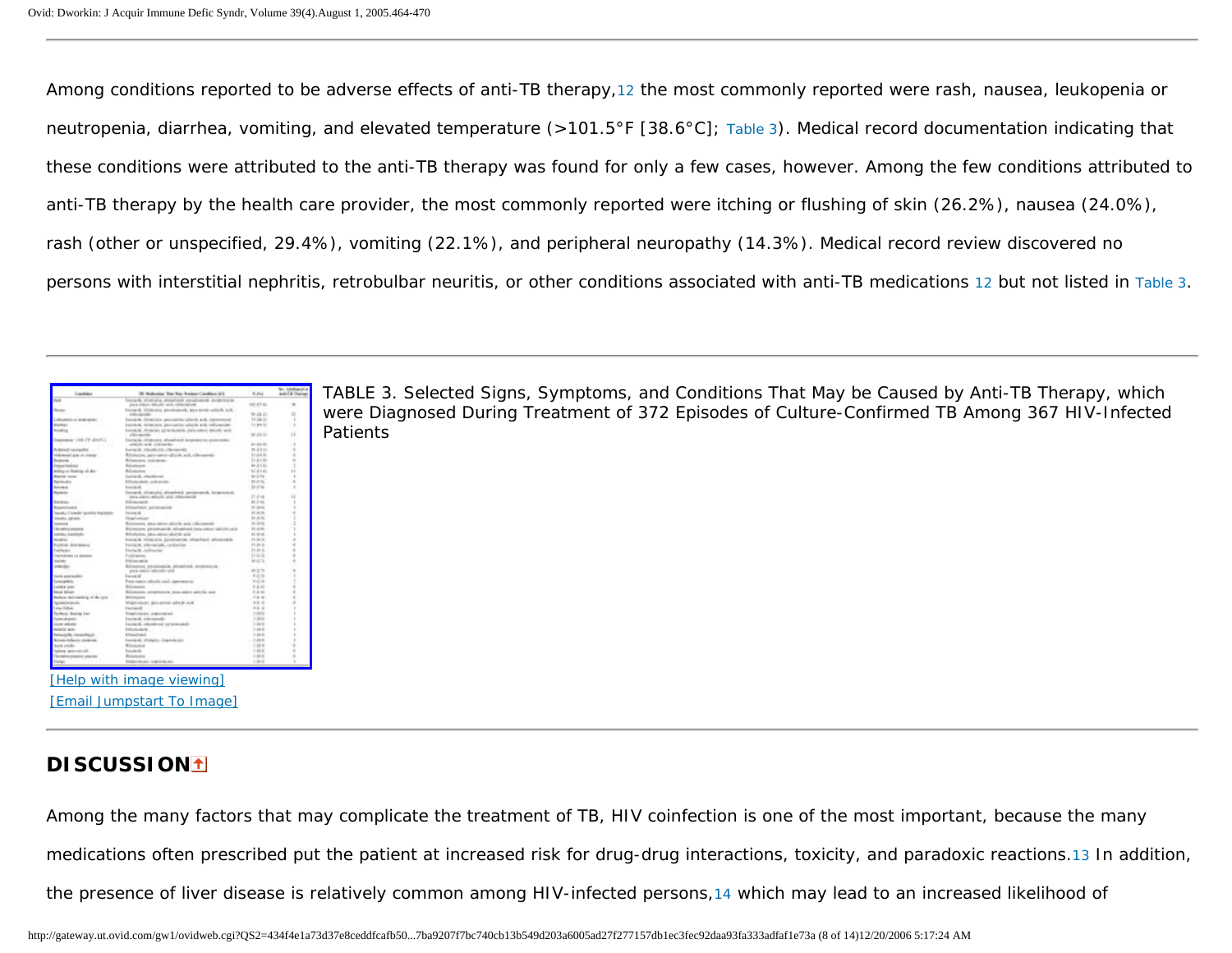complications when prescribing potentially hepatotoxic medications, such as isoniazid, rifampin, and pyrazinamide. Our study quantifies how frequently these therapeutic issues arise among TB- and HIV-coinfected patients in the United States and, unlike most other studies, includes data from the era of highly active antiretroviral therapy (HAART) and detailed information on specific adverse effects encountered.

<span id="page-8-0"></span>We found that prescription of medications known to interact with each other was relatively common; our study did not assess whether any complications resulted. Seventy-three percent of the anti-TB treatment episodes included a rifamycin and a medication known to interact with it. Forty-four percent of episodes during the era of HAART included such a combination of drugs. Drug interactions, such as rifampin with indinavir, ritonavir, or saquinavir, may cause decreased levels of these protease inhibitors.[6](#page-11-3) Rifampin may cause indinavir and saquinavir levels to decline, thus compromising the potential efficacy of the prescribed antiretroviral regimen and increasing the likelihood of the emergence of antiretroviral resistance as a result of incomplete viral suppression[.13](#page-12-1) For this reason, prescription of rifampin with indinavir or saquinavir (if the antiretroviral regimen does not also include ritonavir) is contraindicated.[6](#page-11-3) Rifabutin prescribed with ritonavir can increase rifabutin levels 4-fold, thus increasing the likelihood of rifabutin dose-dependent side effects. Therefore, the dosage of rifabutin must be decreased when rifabutin is prescribed with ritonavir[.6](#page-11-3) Also, although rifampin is known to decrease zidovudine levels,[15](#page-12-3) this interaction is not considered clinically significant enough to warrant a change in therapy. Dosages of medications may have been adjusted in our study population; however, these were not measured in our study.

<span id="page-8-1"></span>Our study demonstrates how commonly liver abnormalities may be present in these patients. Underlying liver disease is especially important, because commonly prescribed anti-TB medications like isoniazid, rifampin, and pyrazinamide are also potentially hepatotoxic, leading to the need for monitoring for liver disease during treatment. We found that nearly one fourth of all the episodes of anti-TB treatment occurred in patients with underlying liver disease or liver disease discovered during the treatment. Although a 2-fold elevation, which was documented in nearly half of all episodes, is usually not severe enough to warrant discontinuation of anti-TB hepatotoxic drugs,[16-18](#page-12-4) it leads to concern regarding the use of these drugs during treatment, more frequent monitoring of serum aminotransaminases, and reconsideration of the anti-TB or other drug regimens the patient may need.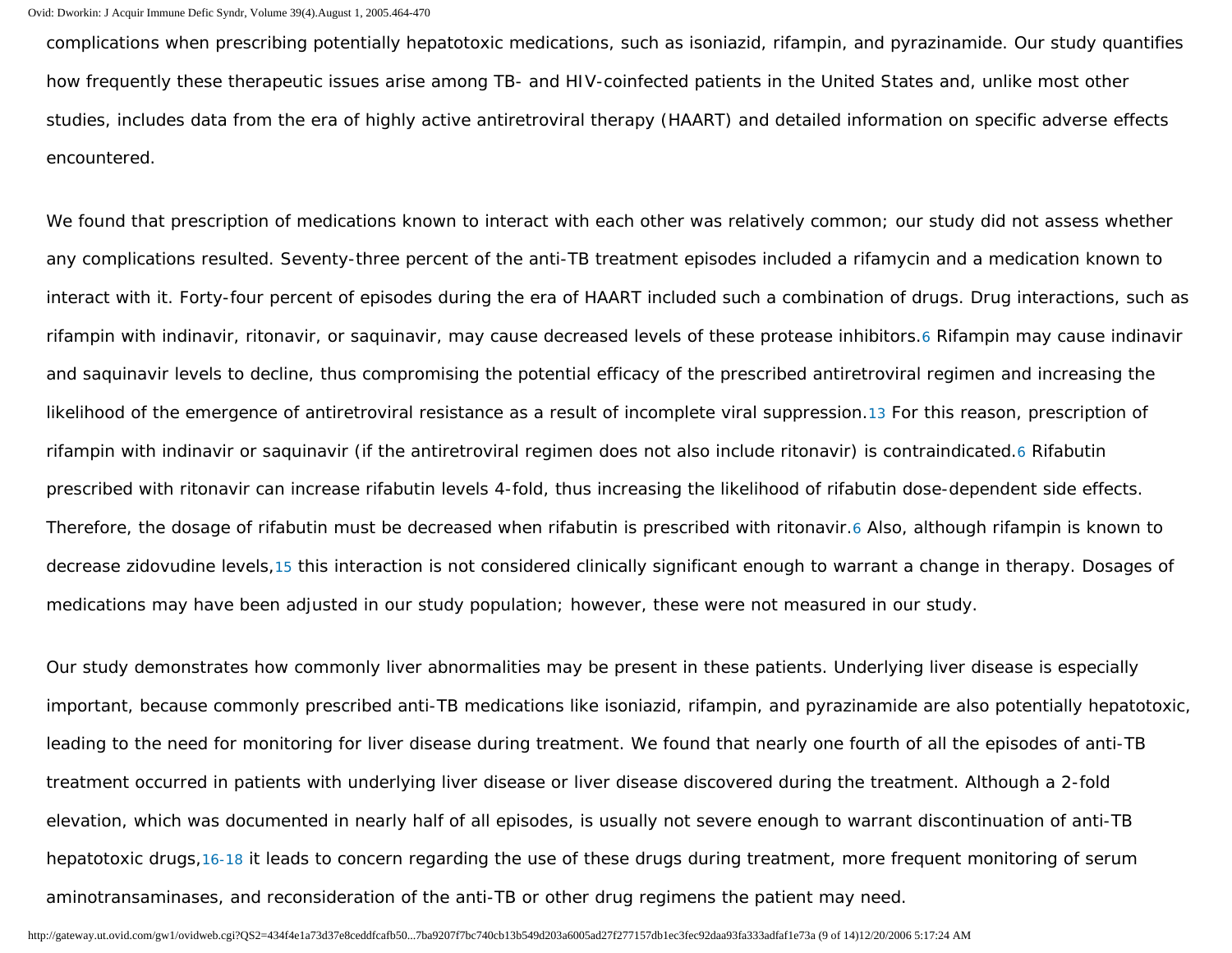<span id="page-9-0"></span>Our study demonstrates the frequency at which these conditions occur during treatment of TB and how often they are attributed to anti-TB medications. Adverse reactions may occur more frequently in HIV-infected patients compared with non-HIV-infected patients.[19,20](#page-12-5) Ninety percent of these adverse reactions occur within the first 2 months of therapy, before successful eradication of TB is likely to have occurred[.20](#page-12-6) Distinguishing which medication is the cause of the adverse effect leads to difficult decisions about treatment discontinuations. For example, peripheral neuropathy, which was observed in 15.3% of episodes of TB in our study, may be caused by isoniazid as well as by nucleoside reverse transcriptase inhibitors like didanosine, zalcitabine, and stavudine[.21](#page-12-7) Our study shows that these complicating factors are relatively frequent regardless of whether or not it can be determined if the anti-TB therapy, other therapy, or the illness itself is the true cause.

<span id="page-9-1"></span>Intolerance to anti-TB therapy accounted for a change in therapy in at least 15% of episodes of TB. Because the reasons for changes in therapy were not always well documented, we suspect the true number of changes for intolerance was higher. Change in therapy was required for 24% to 27% of patients in other studies.[22,23](#page-12-8) In a study of multidrug-resistant TB in HIV-infected patients from Miami, 27% of patients required interruption, discontinuation, or change in medication because of serious treatment-related toxicities[.24](#page-12-9) Patients with drug-resistant strains are more likely to be on second-line anti-TB drugs, which may be more likely to produce adverse effects[.25](#page-12-10) It is possible that intolerance to therapy leading to a change in regimen occurs at least as frequently as reported in these older studies because of the increase in the number of antiretroviral drugs prescribed to HIV-infected patients since these studies were performed. A prospective study could clarify this issue.

<span id="page-9-2"></span>We also demonstrated that problems with adherence to anti-TB medications in this population are common (nearly 40%). This was likely an underestimate, because we relied on medical record documentation of adherence problems without interviewing the patient or the patient's health care provider. The consequences of treatment complicated by incomplete adherence include increased risk for treatment failure and development of drug-resistant strains of *M. tuberculosis*, both of which are individual patient and public health concerns[.26](#page-12-11) In addition, the difficulties of adherence to antiretroviral therapy underscore the recommendation by some experts to treat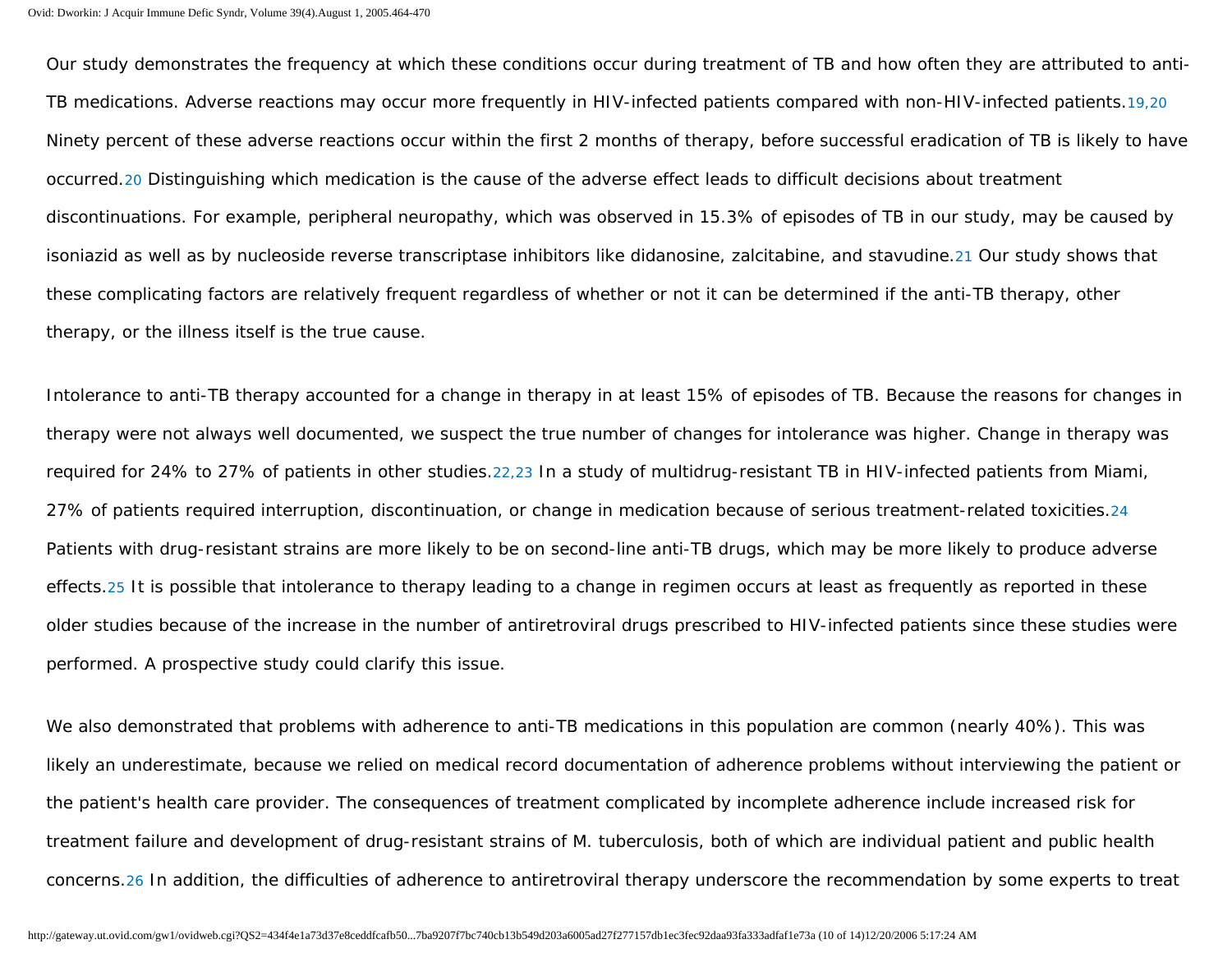In our study, the second most common reason for discontinuing anti-TB therapy was death (18.1%). We suspect that anti-TB therapy was infrequently the cause of death. Rather, it is more likely that these patients had other conditions, such as opportunistic infections or other noninfectious conditions, that led to their deaths, especially because death occurred at a median of 7 months into treatment. We did not collect information on specific causes of death. A careful examination of HIV-infected patients with TB who die during anti-TB therapy, although much less common in the era of HAART, would be useful as a future study because it could determine how often therapy is implicated.[13](#page-12-1)

<span id="page-10-1"></span>One limitation of our study was its observational methodology. Retrospective medical record abstraction may underestimate the prevalence of the conditions studied, because the patients may not have been screened for them in a uniform manner during routine care and because these conditions may have been present but not documented in the available records. Also, our study examined whether medications that can interact were prescribed together, but it neither evaluated whether such interactions actually occurred nor whether such prescriptions were inappropriate. We did not examine other factors that may also complicate anti-TB therapy, such as pill burden, mental health problems, active injection drug or alcohol use, diagnosis and treatment of other opportunistic infections and illnesses, and homelessness or unstable housing.[27](#page-13-0) Because the ASD does not collect drug dosages, we did not ascertain if dosage adjustments were made when medications with the potential for interactions were prescribed. Also, because cause of death was not collected as part of this study, we cannot determine if deaths occurring within 12 months after diagnosis of TB were caused by TB. Finally, HIV RNA levels were available for a relatively small number of cases and thus were not included in the analysis.

<span id="page-10-2"></span>Ideally, patients should be managed by physicians who are expert in the treatment of TB-HIV coinfection. If the HIV care provider is not the same person, communication between the TB and HIV care providers is essential and should occur frequently throughout the course of treatment.[6,25,28-32](#page-11-3)

### <span id="page-10-0"></span>**ACKNOWLEDGMENT[S](#page-0-0)**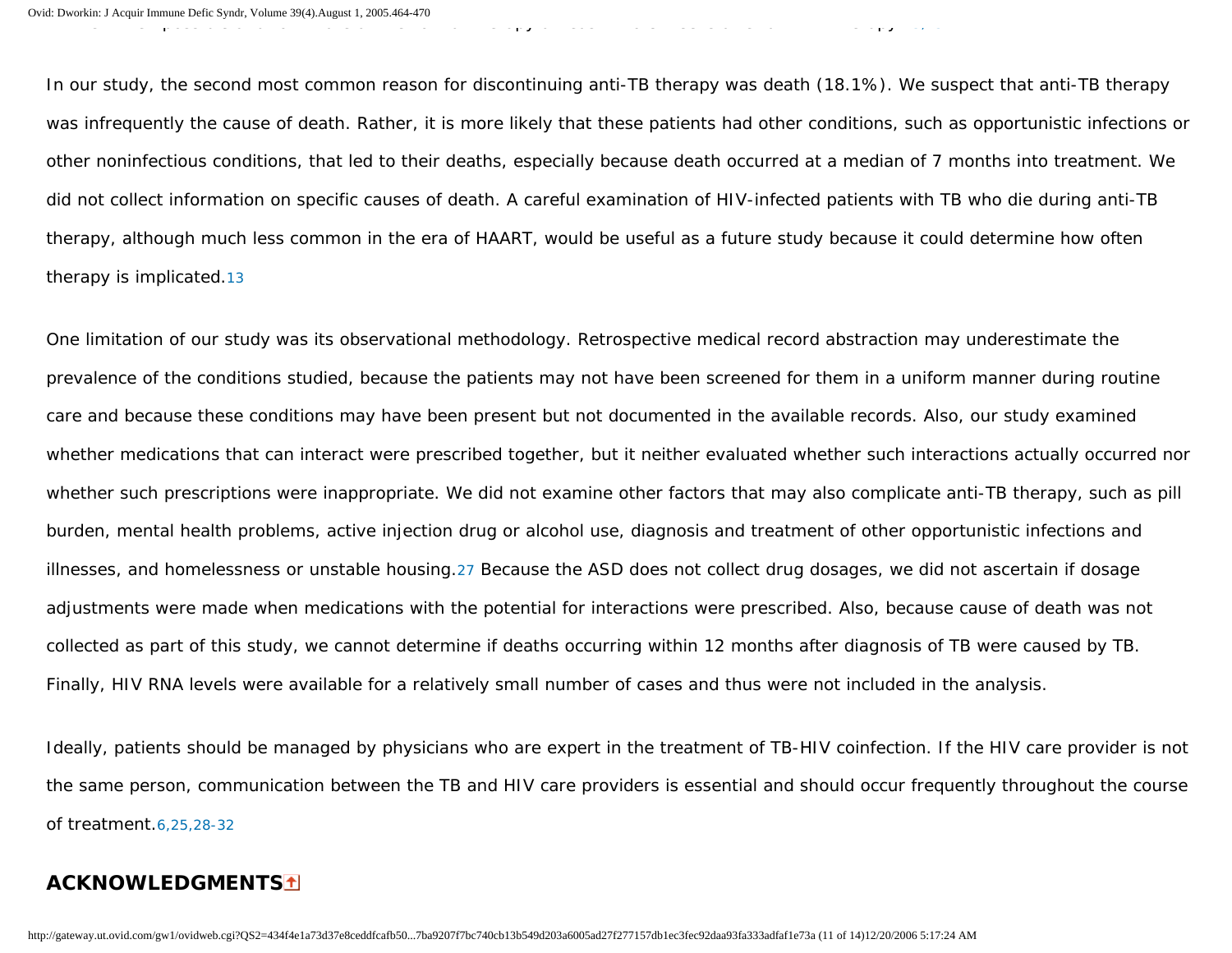*The authors gratefully acknowledge the assistance of Constance Gordon, William McCarthy, Julia Gable, Nicole Miller, Lexa Moongrace, John Frank, Peggy Messadi, Lourdes Yun, Maureen Gargan, Sharon Ritter, Dalia Kamarauskiene, and Vicki Peters for assistance with project abstractions and management. They also thank Kevin DeCock, Renee Ridzon, David Swerdlow, and Michael Iademarco for review of the manuscript.*

# <span id="page-11-1"></span><span id="page-11-0"></span>**REFERENCE[S](#page-0-0)**

1. Godfrey-Faussett P, Maher D, Mukadi YD, et al. How human immunodeficiency virus voluntary testing can contribute to tuberculosis control. *Bull World Health Organ*. 2002;80:939-945. **[Bibliographic Links](http://gateway.ut.ovid.com/gw1/ovidweb.cgi?Link+Set+Ref=00126334-200508010-00016|00002688_2002_80_939_faussett_immunodeficiency_%7c00126334-200508010-00016%23xpointer%28id%28R1-16%29%29%7c60%7chttp%3a%2f%2facs.ovid.com%2facs%2f.14038a58de48ffa86f4ee5c84b99ffb3634b4b40918581081964493cf03a9948ecbddf0655fc0acf8b.gif%7covftdb%7c&P=41&S=IDNJHKOADHEKAK00D&WebLinkReturn=Full+Text%3dL%7cS.sh.15.16%7c0%7c00126334-200508010-00016)** [\[Context Link\]](#page-1-1)

2. Bertherat E, Maher D, Bosman M, et al. Report on the first meeting of the Global Working Group on TB/HIV, April 9-11, 2001. Available at: [http://](http://www.who.int/gtb/publications/tb_hiv/2001-293_index.htm) www.who.int/qtb/publications/tb\_hiv/2001-293\_index.htm ). [\[Context Link\]](#page-1-1)

<span id="page-11-2"></span>3. Schafer RW, Edlin BR. Tuberculosis in patients infected with human immunodeficiency virus: perspective on the past decade. *Clin Infect Dis*. 1996;22:683-704. [\[Context Link\]](#page-1-1)

4. Raviglione MC, Snider DE, Jr, Kochi A. Global epidemiology of tuberculosis. Morbidity and mortality of a worldwide epidemic. *JAMA*. 1995;273:220-226. **[Ovid Full Text](http://gateway.ut.ovid.com/gw1/ovidweb.cgi?Link+Set+Ref=00126334-200508010-00016|00005407_1995_273_220_raviglione_epidemiology_%7c00126334-200508010-00016%23xpointer%28id%28R4-16%29%29%7c10%7chttp%3a%2f%2facs.ovid.com%2facs%2f.5c103e04ef61e5550ce593f7adca05af0334ad3d6d38a1f400230673b342cfb54bea84c4ae6dba622ed2fc4eb4096d3967.gif%7covftdb%7c00005407-199501180-00025&P=44&S=IDNJHKOADHEKAK00D&WebLinkReturn=Full+Text%3dL%7cS.sh.15.16%7c0%7c00126334-200508010-00016)** [\[Context Link\]](#page-1-1)

5. Centers for Disease Control and Prevention (CDC). *Reported Tuberculosis in the United States, 2001* [Table 11]. Atlanta: US Department of Health and Human Services, CDC; 2002. [\[Context Link\]](#page-1-1)

<span id="page-11-3"></span>6. Centers for Disease Control and Prevention. Guidelines for using antiretroviral agents among HIV-infected adults and adolescents. Recommendations of the panel on clinical practices for treatment of HIV. *MMWR Morb Mortal Wkly Rep*. 2002;51:14-17. [\[Context Link\]](#page-1-1)

<span id="page-11-4"></span>7. Galvan FH, Bing EG, Fleishman JA, et al. The prevalence of alcohol consumption and heavy drinking among people with HIV in the United States: results from the HIV Cost and Services utilization study. *J Stud Alcohol*. 2002;63:179-186. **[Bibliographic Links](http://gateway.ut.ovid.com/gw1/ovidweb.cgi?Link+Set+Ref=00126334-200508010-00016|00005342_2002_63_179_galvan_consumption_%7c00126334-200508010-00016%23xpointer%28id%28R7-16%29%29%7c60%7chttp%3a%2f%2facs.ovid.com%2facs%2f.14038a58de48ffa86f4ee5c84b99ffb3634b4b40918581081964493cf03a9948ecbddf0655fc0acf8b.gif%7covftdb%7c&P=47&S=IDNJHKOADHEKAK00D&WebLinkReturn=Full+Text%3dL%7cS.sh.15.16%7c0%7c00126334-200508010-00016)** [\[Context Link\]](#page-1-1)

<span id="page-11-5"></span>8. den Brinker M, Wit FW, Wertheim-van Dillen PM, et al. Hepatitis B and C virus co-infection and the risk for hepatotoxicity of highly active antiretroviral therapy in HIV-1 infection. *AIDS*. 2000;14:2895-2902. **[Ovid Full Text](http://gateway.ut.ovid.com/gw1/ovidweb.cgi?Link+Set+Ref=00126334-200508010-00016|00002030_2000_14_2895_brinker_hepatotoxicity_%7c00126334-200508010-00016%23xpointer%28id%28R8-16%29%29%7c10%7chttp%3a%2f%2facs.ovid.com%2facs%2f.5c103e04ef61e5550ce593f7adca05af0334ad3d6d38a1f400230673b342cfb54bea84c4ae6dba622ed2fc4eb4096d3967.gif%7covftdb%7c00002030-200012220-00011&P=48&S=IDNJHKOADHEKAK00D&WebLinkReturn=Full+Text%3dL%7cS.sh.15.16%7c0%7c00126334-200508010-00016) [Bibliographic Links](http://gateway.ut.ovid.com/gw1/ovidweb.cgi?Link+Set+Ref=00126334-200508010-00016|00002030_2000_14_2895_brinker_hepatotoxicity_%7c00126334-200508010-00016%23xpointer%28id%28R8-16%29%29%7c60%7chttp%3a%2f%2facs.ovid.com%2facs%2f.14038a58de48ffa86f4ee5c84b99ffb3634b4b40918581081964493cf03a9948ecbddf0655fc0acf8b.gif%7covftdb%7c00002030-200012220-00011&P=48&S=IDNJHKOADHEKAK00D&WebLinkReturn=Full+Text%3dL%7cS.sh.15.16%7c0%7c00126334-200508010-00016)** [\[Context Link\]](#page-1-1)

<span id="page-11-6"></span>9. Farizo KM, Buehler JW, Chamberland ME, et al. Spectrum of disease in persons with human immunodeficiency virus infection in the United States. *JAMA*. 1992;267:1798-1805. **[Bibliographic Links](http://gateway.ut.ovid.com/gw1/ovidweb.cgi?Link+Set+Ref=00126334-200508010-00016|00005407_1992_267_1798_farizo_immunodeficiency_%7c00126334-200508010-00016%23xpointer%28id%28R9-16%29%29%7c60%7chttp%3a%2f%2facs.ovid.com%2facs%2f.14038a58de48ffa86f4ee5c84b99ffb3634b4b40918581081964493cf03a9948ecbddf0655fc0acf8b.gif%7covftdb%7c&P=49&S=IDNJHKOADHEKAK00D&WebLinkReturn=Full+Text%3dL%7cS.sh.15.16%7c0%7c00126334-200508010-00016)** [\[Context Link\]](#page-2-1)

10. Dworkin MS, Wan PCT, Hanson DL, et al. The Adult and Adolescent Spectrum of HIV Disease Project. Progressive multifocal leukoencephalopathy; improved survival of HIV-infected patients in the protease inhibitor era. *J Infect Dis*. 1999;180:621-625. **[Bibliographic Links](http://gateway.ut.ovid.com/gw1/ovidweb.cgi?Link+Set+Ref=00126334-200508010-00016|00004888_1999_180_621_dworkin_leukoencephalopathy_%7c00126334-200508010-00016%23xpointer%28id%28R10-16%29%29%7c60%7chttp%3a%2f%2facs.ovid.com%2facs%2f.14038a58de48ffa86f4ee5c84b99ffb3634b4b40918581081964493cf03a9948ecbddf0655fc0acf8b.gif%7covftdb%7c&P=50&S=IDNJHKOADHEKAK00D&WebLinkReturn=Full+Text%3dL%7cS.sh.15.16%7c0%7c00126334-200508010-00016)** [\[Context Link\]](#page-2-1)

<span id="page-11-7"></span>11. Centers for Disease Control and Prevention. Case definitions for infectious conditions under public health surveillance. *MMWR Morb Mortal Wkly*  http://gateway.ut.ovid.com/gw1/ovidweb.cgi?QS2=434f4e1a73d37e8ceddfcafb50...7ba9207f7bc740cb13b549d203a6005ad27f277157db1ec3fec92daa93fa333adfaf1e73a (12 of 14)12/20/2006 5:17:24 AM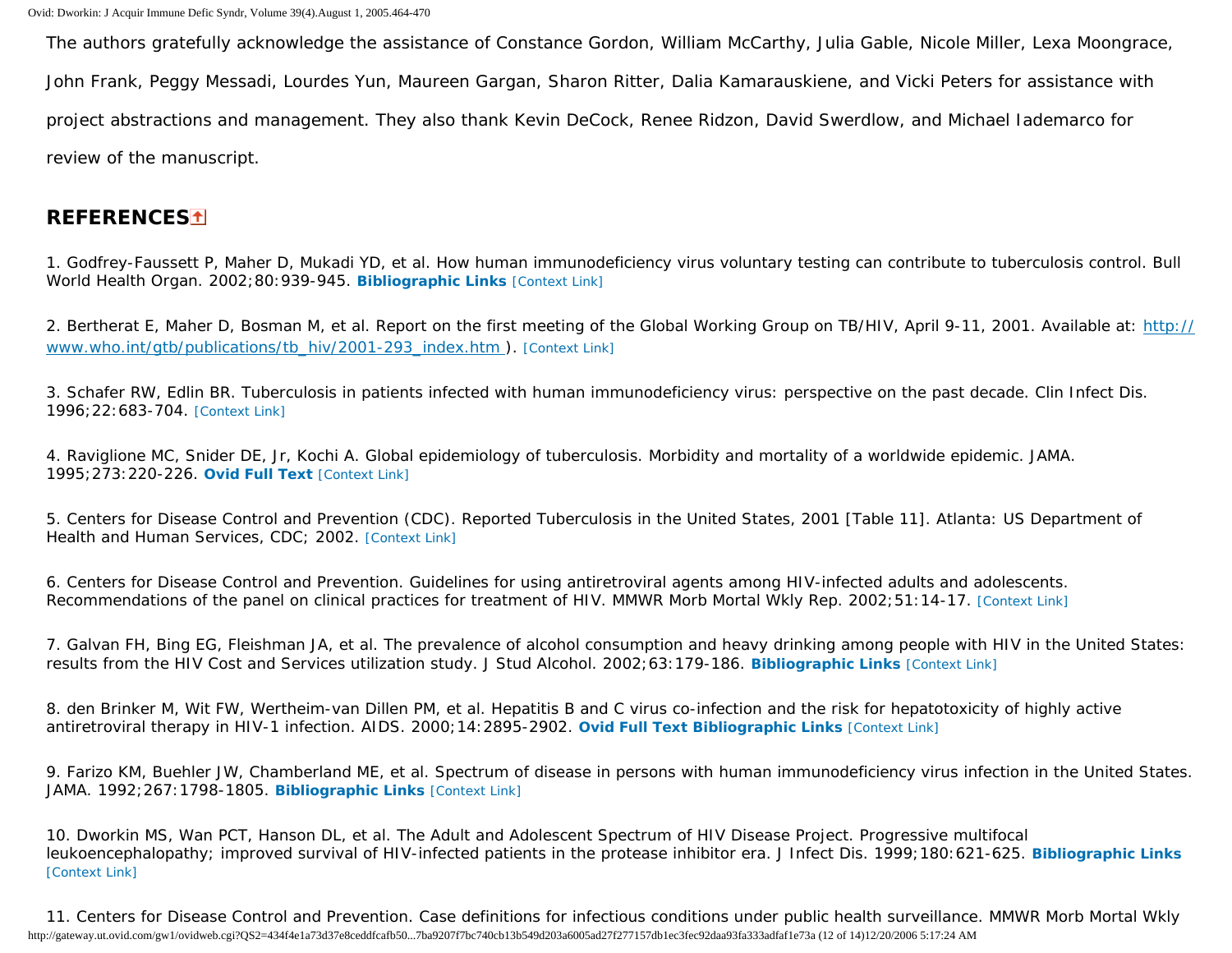Ovid: Dworkin: J Acquir Immune Defic Syndr, Volume 39(4).August 1, 2005.464-470

*Rep*. 1997;46(RR-10):40-41. [\[Context Link\]](#page-3-1)

<span id="page-12-0"></span>12. Kucers A, Crowe SM, Grayson ML, et al. *The Use of Antibiotics. A Clinical Review of Antibacterial, Antifungal, and Antiviral Drugs*. 5th ed. Oxford: Butterworth Heinemann; 1997;432-434;677-692;709-712;1183-1199;1213-1215;1219-1237. [\[Context Link\]](#page-7-2)

<span id="page-12-1"></span>13. Burman WJ, Jones BE. Treatment of HIV-related tuberculosis in the era of effective antiretroviral therapy. *Am J Respir Crit Care Med*. 2001;164:7-12. **[Bibliographic Links](http://gateway.ut.ovid.com/gw1/ovidweb.cgi?Link+Set+Ref=00126334-200508010-00016|00019521_2001_164_7_burman_antiretroviral_%7c00126334-200508010-00016%23xpointer%28id%28R13-16%29%29%7c60%7chttp%3a%2f%2facs.ovid.com%2facs%2f.14038a58de48ffa86f4ee5c84b99ffb3634b4b40918581081964493cf03a9948ecbddf0655fc0acf8b.gif%7covftdb%7c&P=53&S=IDNJHKOADHEKAK00D&WebLinkReturn=Full+Text%3dL%7cS.sh.15.16%7c0%7c00126334-200508010-00016)** [\[Context Link\]](#page-7-3)

<span id="page-12-2"></span>14. Bonocini M. Hepatobiliary complications in patients with human immunodeficiency virus infection. *Am J Med*. 1992;92:404-410. [\[Context Link\]](#page-7-3)

<span id="page-12-3"></span>15. Morse GD. Drug interactions with antiretrovirals. *Curr Infect Dis Rep*. 2000;2:257-266. [\[Context Link\]](#page-8-0)

<span id="page-12-4"></span>16. Comstock GW, Ferebee SH, Hammes LM. A controlled trial of community-wide isoniazid prophylaxis in Alaska. *Am Rev Respir Dis*. 1967;95:935- 943. [\[Context Link\]](#page-8-1)

17. Nolan C, Goldberg SV, Buskin SE. Hepatotoxicity associated with isoniazid preventive therapy. *JAMA*. 1999;28:1014-1018. [\[Context Link\]](#page-8-1)

18. Centers for Disease Control and Prevention. Severe isoniazid-associated hepatitis-New York, 1991-1993. *MMWR Morb Mortal Wkly Rep*. 1993;42:545-547. **[Bibliographic Links](http://gateway.ut.ovid.com/gw1/ovidweb.cgi?Link+Set+Ref=00126334-200508010-00016|00005914_1993_42_545_anonymous_associated_%7c00126334-200508010-00016%23xpointer%28id%28R18-16%29%29%7c60%7chttp%3a%2f%2facs.ovid.com%2facs%2f.14038a58de48ffa86f4ee5c84b99ffb3634b4b40918581081964493cf03a9948ecbddf0655fc0acf8b.gif%7covftdb%7c&P=58&S=IDNJHKOADHEKAK00D&WebLinkReturn=Full+Text%3dL%7cS.sh.15.16%7c0%7c00126334-200508010-00016)** [\[Context Link\]](#page-8-1)

<span id="page-12-5"></span>19. Chaisson RE, Schecter GF, Theuer CP, et al. Tuberculosis patients with the acquired immunodeficiency syndrome. Clinical features, response to therapy, and survival. *Am Rev Respir Dis*. 1987;136:570-574. **[Bibliographic Links](http://gateway.ut.ovid.com/gw1/ovidweb.cgi?Link+Set+Ref=00126334-200508010-00016|00000488_1987_136_570_chaisson_immunodeficiency_%7c00126334-200508010-00016%23xpointer%28id%28R19-16%29%29%7c60%7chttp%3a%2f%2facs.ovid.com%2facs%2f.14038a58de48ffa86f4ee5c84b99ffb3634b4b40918581081964493cf03a9948ecbddf0655fc0acf8b.gif%7covftdb%7c&P=59&S=IDNJHKOADHEKAK00D&WebLinkReturn=Full+Text%3dL%7cS.sh.15.16%7c0%7c00126334-200508010-00016)** [\[Context Link\]](#page-9-0)

<span id="page-12-6"></span>20. Small PM, Schecter GF, Goodman PC, et al. Treatment of tuberculosis in persons with advanced human immunodeficiency virus infection. *N Engl J Med*. 1991;324:289-294. **[Bibliographic Links](http://gateway.ut.ovid.com/gw1/ovidweb.cgi?Link+Set+Ref=00126334-200508010-00016|00006024_1991_324_289_small_immunodeficiency_%7c00126334-200508010-00016%23xpointer%28id%28R20-16%29%29%7c60%7chttp%3a%2f%2facs.ovid.com%2facs%2f.14038a58de48ffa86f4ee5c84b99ffb3634b4b40918581081964493cf03a9948ecbddf0655fc0acf8b.gif%7covftdb%7c&P=60&S=IDNJHKOADHEKAK00D&WebLinkReturn=Full+Text%3dL%7cS.sh.15.16%7c0%7c00126334-200508010-00016)** [\[Context Link\]](#page-9-0)

<span id="page-12-7"></span>21. Asbury AK. Approach to the patient with peripheral neuropathy. In: Braunwald E, Fauci AS, Kasper DL, et al, eds. *Harrison's Principles of Internal Medicine*. 15th ed. New York: McGraw-Hill, 2001:2498-2506. [\[Context Link\]](#page-9-0)

<span id="page-12-8"></span>22. Theuer CP, Hopewell PC, Elias D, et al. Human immunodeficiency virus infection in tuberculosis patients. *J Infect Dis*. 1990;162:8-12. **[Bibliographic Links](http://gateway.ut.ovid.com/gw1/ovidweb.cgi?Link+Set+Ref=00126334-200508010-00016|00004888_1990_162_8_theuer_immunodeficiency_%7c00126334-200508010-00016%23xpointer%28id%28R22-16%29%29%7c60%7chttp%3a%2f%2facs.ovid.com%2facs%2f.14038a58de48ffa86f4ee5c84b99ffb3634b4b40918581081964493cf03a9948ecbddf0655fc0acf8b.gif%7covftdb%7c&P=62&S=IDNJHKOADHEKAK00D&WebLinkReturn=Full+Text%3dL%7cS.sh.15.16%7c0%7c00126334-200508010-00016)** [\[Context Link\]](#page-9-1)

23. Perronne C, Ghoubontni A, Leport C, et al. Should pulmonary tuberculosis be an AIDS-defining diagnosis in patients infected with HIV? *Tuber Lung Dis*. 1992;73:39-44. **[Bibliographic Links](http://gateway.ut.ovid.com/gw1/ovidweb.cgi?Link+Set+Ref=00126334-200508010-00016|00008387_1992_73_39_perronne_tuberculosis_%7c00126334-200508010-00016%23xpointer%28id%28R23-16%29%29%7c60%7chttp%3a%2f%2facs.ovid.com%2facs%2f.14038a58de48ffa86f4ee5c84b99ffb3634b4b40918581081964493cf03a9948ecbddf0655fc0acf8b.gif%7covftdb%7c&P=63&S=IDNJHKOADHEKAK00D&WebLinkReturn=Full+Text%3dL%7cS.sh.15.16%7c0%7c00126334-200508010-00016)** [\[Context Link\]](#page-9-1)

<span id="page-12-9"></span>24. Fischl MA, Uttamchandani RB, Daikos GL, et al. An outbreak of tuberculosis caused by multiple-drug-resistant tubercle bacilli among patients with HIV infection. *Ann Intern Med*. 1992;117:177-190. **[Bibliographic Links](http://gateway.ut.ovid.com/gw1/ovidweb.cgi?Link+Set+Ref=00126334-200508010-00016|00000605_1992_117_177_fischl_tuberculosis_%7c00126334-200508010-00016%23xpointer%28id%28R24-16%29%29%7c60%7chttp%3a%2f%2facs.ovid.com%2facs%2f.14038a58de48ffa86f4ee5c84b99ffb3634b4b40918581081964493cf03a9948ecbddf0655fc0acf8b.gif%7covftdb%7c&P=64&S=IDNJHKOADHEKAK00D&WebLinkReturn=Full+Text%3dL%7cS.sh.15.16%7c0%7c00126334-200508010-00016)** [\[Context Link\]](#page-9-1)

<span id="page-12-10"></span>25. Centers for Disease Control and Prevention. Treatment of tuberculosis, American Thoracic Society, CDC, and Infectious Diseases Society of America. *MMWR Morb Mortal Wkly Rep*. 2003;52:19-32. [\[Context Link\]](#page-9-1)

<span id="page-12-11"></span>26. Schluger NW. Issues in the treatment of active tuberculosis in human immunodeficiency virus-infected patients. *Clin Infect Dis*. 1999;28:130 http://gateway.ut.ovid.com/gw1/ovidweb.cgi?QS2=434f4e1a73d37e8ceddfcafb50...7ba9207f7bc740cb13b549d203a6005ad27f277157db1ec3fec92daa93fa333adfaf1e73a (13 of 14)12/20/2006 5:17:24 AM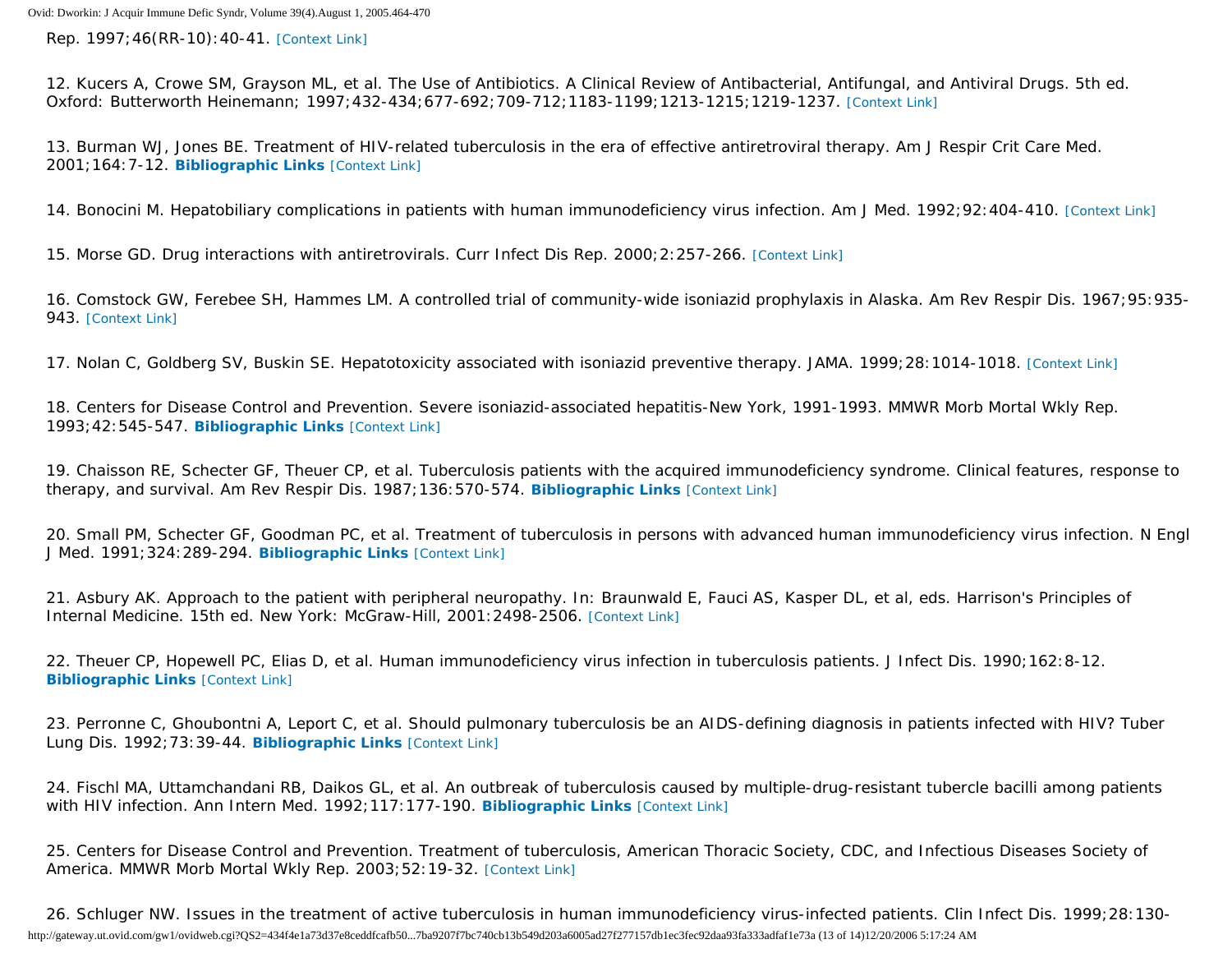135. **[Bibliographic Links](http://gateway.ut.ovid.com/gw1/ovidweb.cgi?Link+Set+Ref=00126334-200508010-00016|00001691_1999_28_130_schluger_immunodeficiency_%7c00126334-200508010-00016%23xpointer%28id%28R26-16%29%29%7c60%7chttp%3a%2f%2facs.ovid.com%2facs%2f.14038a58de48ffa86f4ee5c84b99ffb3634b4b40918581081964493cf03a9948ecbddf0655fc0acf8b.gif%7covftdb%7c&P=66&S=IDNJHKOADHEKAK00D&WebLinkReturn=Full+Text%3dL%7cS.sh.15.16%7c0%7c00126334-200508010-00016)** [\[Context Link\]](#page-9-2)

<span id="page-13-0"></span>27. Brudney K, Dobkin J. Resurgent tuberculosis in New York City. Human immunodeficiency virus, homelessness, and the decline of tuberculosis control programs. *Am Rev Respir Dis*. 1991;144:745-749. **[Bibliographic Links](http://gateway.ut.ovid.com/gw1/ovidweb.cgi?Link+Set+Ref=00126334-200508010-00016|00000488_1991_144_745_brudney_immunodeficiency_%7c00126334-200508010-00016%23xpointer%28id%28R27-16%29%29%7c60%7chttp%3a%2f%2facs.ovid.com%2facs%2f.14038a58de48ffa86f4ee5c84b99ffb3634b4b40918581081964493cf03a9948ecbddf0655fc0acf8b.gif%7covftdb%7c&P=67&S=IDNJHKOADHEKAK00D&WebLinkReturn=Full+Text%3dL%7cS.sh.15.16%7c0%7c00126334-200508010-00016)** [\[Context Link\]](#page-10-1)

28. Bartlett JG, Volberding P. HIV care delivery in the U.S. [abstract 8]. Presented at: 36th Infectious Diseases Society of America Annual Meeting; 1998; Denver. [\[Context Link\]](#page-10-2)

29. Kitihara MM, Koepsell TD, Deyo RA, et al. Physicians' experience with the acquired immunodeficiency syndrome as a factor in patients' survival. *N Engl J Med*. 1996;334:701-706. [\[Context Link\]](#page-10-2)

30. Rao SN, Mookerjee AL, Obasanjo OO, et al. Errors in the treatment of tuberculosis in Baltimore. *Chest*. 2000;117:734-737. **[Bibliographic Links](http://gateway.ut.ovid.com/gw1/ovidweb.cgi?Link+Set+Ref=00126334-200508010-00016|00002953_2000_117_734_rao_tuberculosis_%7c00126334-200508010-00016%23xpointer%28id%28R30-16%29%29%7c60%7chttp%3a%2f%2facs.ovid.com%2facs%2f.14038a58de48ffa86f4ee5c84b99ffb3634b4b40918581081964493cf03a9948ecbddf0655fc0acf8b.gif%7covftdb%7c00002953-200003000-00022&P=70&S=IDNJHKOADHEKAK00D&WebLinkReturn=Full+Text%3dL%7cS.sh.15.16%7c0%7c00126334-200508010-00016)** [\[Context Link\]](#page-10-2)

31. Brosgart CL, Mitchell TF, Coleman RL, et al. Clinical experience and choice of drug therapy for human immunodeficiency virus disease. *Clin Infect Dis*. 1999;28:14-22. **[Bibliographic Links](http://gateway.ut.ovid.com/gw1/ovidweb.cgi?Link+Set+Ref=00126334-200508010-00016|00001691_1999_28_14_brosgart_immunodeficiency_%7c00126334-200508010-00016%23xpointer%28id%28R31-16%29%29%7c60%7chttp%3a%2f%2facs.ovid.com%2facs%2f.14038a58de48ffa86f4ee5c84b99ffb3634b4b40918581081964493cf03a9948ecbddf0655fc0acf8b.gif%7covftdb%7c&P=71&S=IDNJHKOADHEKAK00D&WebLinkReturn=Full+Text%3dL%7cS.sh.15.16%7c0%7c00126334-200508010-00016)** [\[Context Link\]](#page-10-2)

32. Robbins GK. Editorial response: time for a new paradigm-optimal management of patients with human immunodeficiency virus infection and AIDS. *Clin Infect Dis*. 1999;28:23-25. [\[Context Link\]](#page-10-2)

Key Words: tuberculosis; adverse events; hepatotoxicity

*Accession Number: 00126334-200508010-00016*

Copyright (c) 2000-2006 [Ovid Technologies, Inc.](http://www.ovid.com/) Version: rel10.4.1, SourceID 1.12596.1.143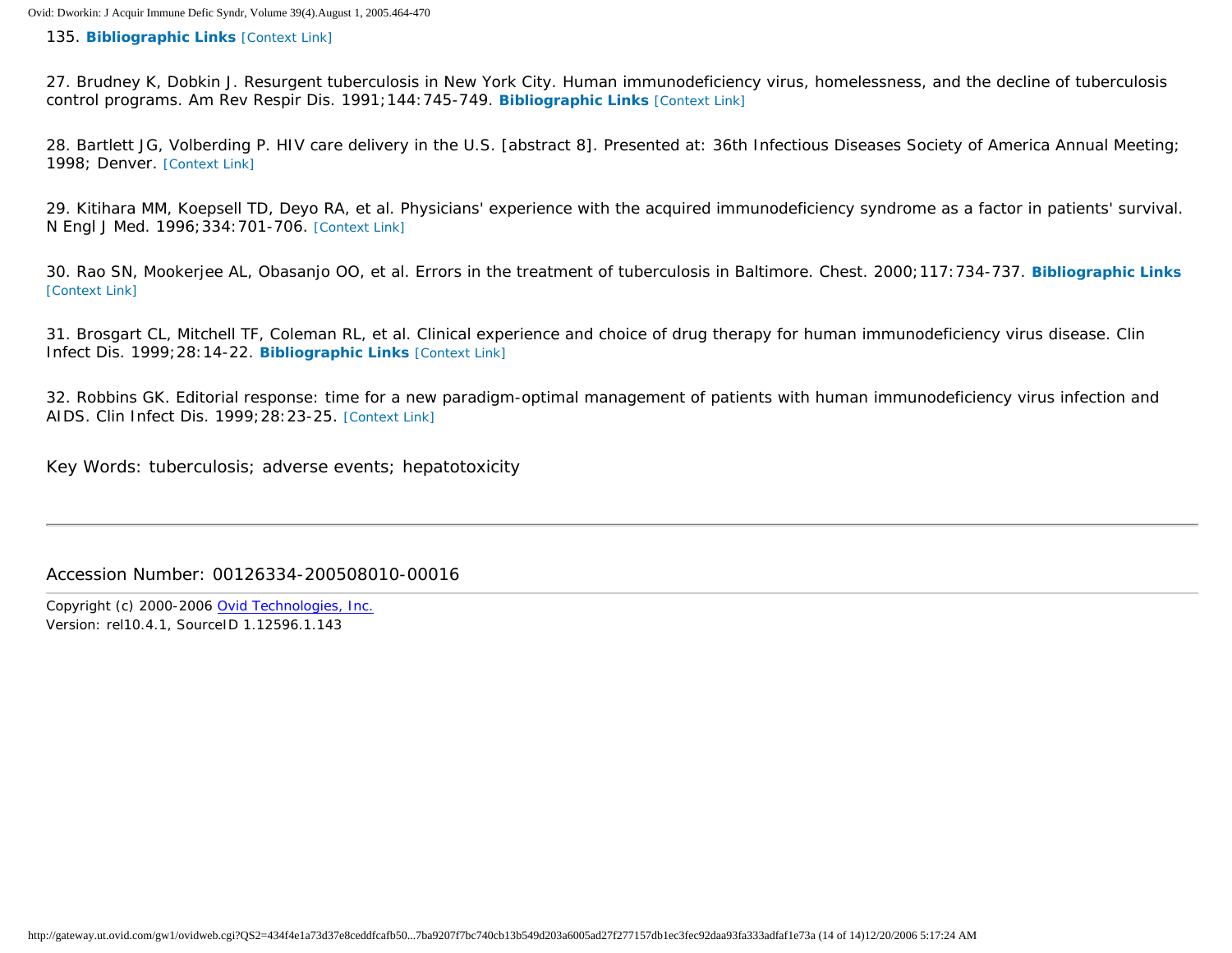

### **[\[Get TIFF\]](http://gateway.ut.ovid.com/gw1/ovidweb.cgi?S=IDNJHKOADHEKAK00D&Graphic=00126334-200508010-00016%7cTT3%7cL%7ctiff)**

**Tables and charts containing text may be unclear or incomplete when printed. To retrieve the best possible version of an image, use the "Get TIFF" link above. For more information, see Help under "Help with Image Viewing."**

# **TABLE 3**

| Condition                          | TB Medication That May Produce Condition [12]                                                            | N(%)      | No. Attributed to<br><b>Anti-TB Therapy</b> |
|------------------------------------|----------------------------------------------------------------------------------------------------------|-----------|---------------------------------------------|
| Rash                               | Isoniazid, rifamycins, ethambutol, pyrazinamide, streptomycin,<br>para-amino salicylic acid, ethionamide | 102(27.8) | 30                                          |
| Nausea                             | Isoniazid, rifamycins, pyrazinamide, para-amino salicylic acid,<br>ethionamide                           | 96(26.2)  | 23                                          |
| Leukopenia or neutropenia          | Isoniazid, rifamycins, para-amino salicylic acid, capreomycin                                            | 74 (20.2) | 3                                           |
| Diarrhea                           | Isoniazid, rifamycins, para-amino salicylic acid, ethionamide                                            | 71 (19.3) | 3                                           |
| Vomiting                           | Isoniazid, rifamcins, pyrazinamide, para-amino salicylic acid,<br>ethionamide                            | 68 (18.5) | 15                                          |
| Temperature $>101.5$ °F (38.6°C)   | Isoniazid, rifamycins, ethambutol streptomycin, para-amino<br>salicylic acid, cycloserine                | 62(16.9)  | 3                                           |
| Peripheral neuropathy              | Isoniazid, ethambutol, ethionamide                                                                       | 56 (15.3) | 8                                           |
| Abdominal pain or cramps           | Rifamycins, para-amino salicylic acid, ethionamide                                                       | 53 (14.4) | 6                                           |
| Headache                           | Rifamycins, cycloserine                                                                                  | 51 (13.9) | $\boldsymbol{0}$                            |
| Fatigue/malaise                    | Rifamycins                                                                                               | 49 (13.4) | $\overline{2}$                              |
| Itching or flushing of skin        | Rifamycins                                                                                               | 42(11.4)  | 11                                          |
| <b>Blurred</b> vision              | Isoniazid, ethambutol                                                                                    | 29(7.9)   | 3                                           |
| Depression                         | Ethionamide, cycloserine                                                                                 | 29(7.9)   | $\boldsymbol{0}$                            |
| Insomnia                           | Isoniazid                                                                                                | 28(7.6)   | 3                                           |
| Hepatitis                          | Isoniazid, rifamycins, ethambutol, pyrazinamide, streptomycin,<br>para-amino salicylic acid, ethionamide | 27(7.4)   | 12                                          |
| <b>Dizziness</b>                   | Ethionamide                                                                                              | 28(7.6)   |                                             |
| Hyperuricemia                      | Ethambutol, pyrazinamide                                                                                 | 25(6.8)   |                                             |
| Anemia, Coombs'-positive hemolytic | Isoniazid                                                                                                | 18(4.9)   | 0                                           |
| Anemia, aplastic                   | Streptomycin                                                                                             | 18(4.9)   |                                             |
| Anorexia                           | Rifamycins, para-amino salicylic acid, ethionamide                                                       | 18(4.9)   |                                             |
| Thrombocytopenia                   | Rifamycins, pyrazinamide, ethambutol para-amino salicylic acid                                           | 18(4.9)   |                                             |

http://gateway.ut.ovid.com/gw1/ovidweb.cgi?View+Image=00126334-20050801...WebLinkReturn=Full+Text%3dL%7cS.sh.15.16%7c0%7c00126334-200508010-00016 (1 of 2)12/20/2006 5:18:05 AM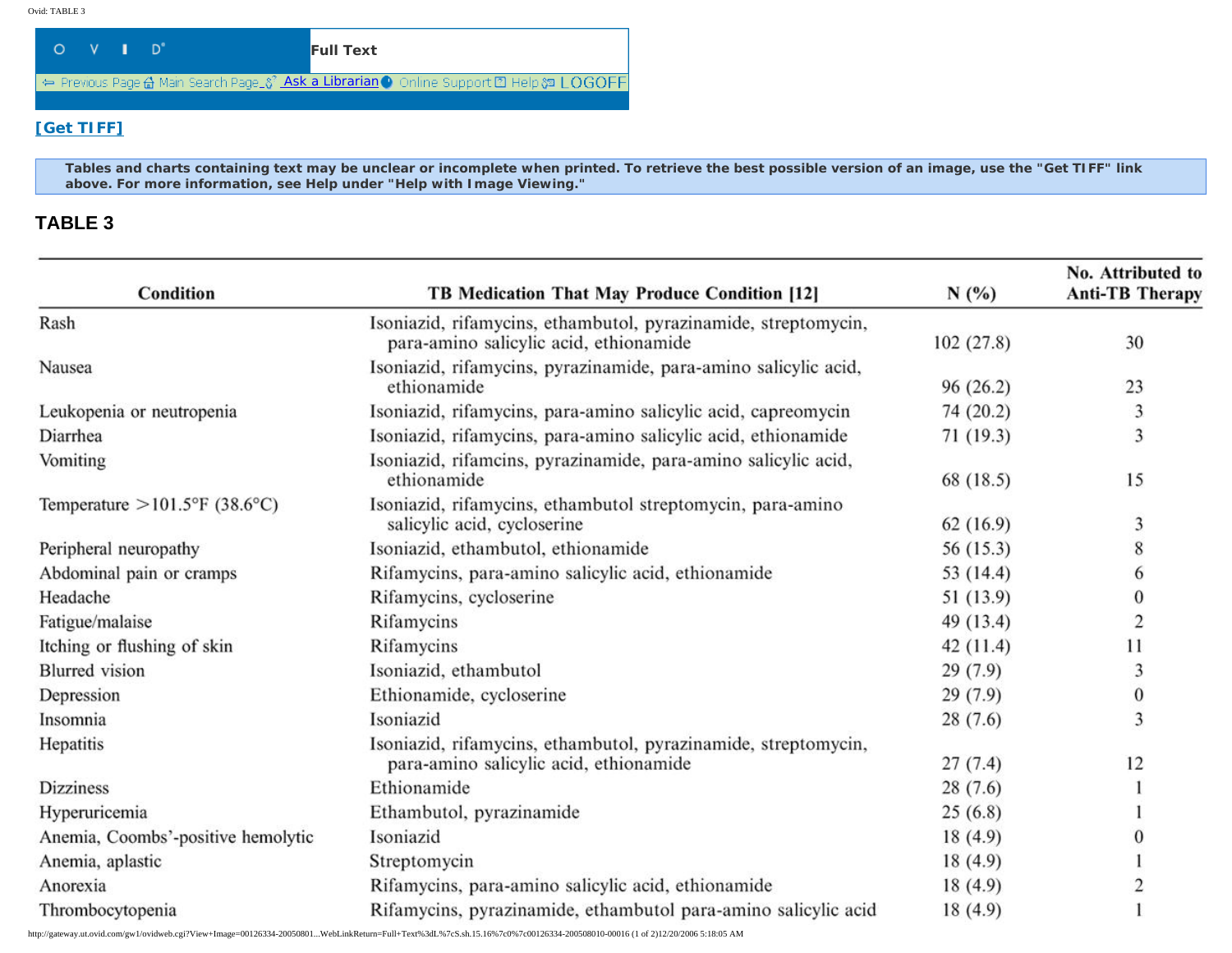Ovid: TABLE 3

| Anemia, hemolytic                | Rifamycins, para-amino salicylic acid                                             | 16(4.4) |          |
|----------------------------------|-----------------------------------------------------------------------------------|---------|----------|
| Jaundice                         | Isoniazid, rifamycins, pyrazinamide, ethambutol, ethionamide                      | 15(4.1) | 6        |
| Psychotic disturbances           | Isoniazid, ethionamide, cycloserine                                               | 15(4.1) |          |
| Confusion                        | Isoniazid, cycloserine                                                            | 15(4.1) |          |
| Convulsions or seizures          | Cycloserine                                                                       | 13(3.5) | 0        |
| Anxiety                          | Ethionamide                                                                       | 10(2.7) |          |
| Arthralgia                       | Rifamycins, pyrazinamide, ethambutol, streptomycin,<br>para-amino salicyclic acid | 10(2.7) |          |
| Acute pancreatitis               | Isoniazid                                                                         | 9(2.5)  |          |
| Eosinophilia                     | Para-amino salicylic acid, capreomycin                                            | 9(2.5)  |          |
| Lumbar pain                      | Rifamycins                                                                        | 6(1.6)  | $\theta$ |
| Renal failure                    | Rifamycins, streptomycin, para-amino salicylic acid                               | 6(1.6)  |          |
| Redness and watering of the eyes | Rifamycins                                                                        | 5(1.4)  |          |
| Agranulocytosis                  | Streptomycin, para-amino salicylic acid                                           | 4(1.1)  |          |
| Liver failure                    | Isomiazid                                                                         | 4(1.1)  |          |
| Deafness, hearing loss           | Streptomycin, capreomycin                                                         | 3(0.8)  |          |
| Gynecomastia                     | Isoniazid, ethionamide                                                            | 3(0.8)  |          |
| Acute arthritis                  | Isoniazid, ethambutol, pyrazinamide                                               | 2(0.5)  |          |
| Metallic taste                   | Ethionamide                                                                       | 2(0.5)  |          |
| Retinopathy, hemorrhagic         | Ethambutol                                                                        | 2(0.5)  |          |
| Stevens-Johnson syndrome         | Isoniazid, rifampin, streptomycin                                                 | 2(0.5)  |          |
| Acute uveitis                    | Rifamycins                                                                        | 1(0.3)  |          |
| Aplasia, pure red cell           | Isoniazid                                                                         | 1(0.3)  |          |
| Thrombocytopenic purpura         | Rifamycins                                                                        | 1(0.3)  |          |
| Vertigo                          | Streptomycin, capreomycin                                                         | 1(0.3)  |          |

**TABLE 3**. Selected Signs, Symptoms, and Conditions That May be Caused by Anti-TB Therapy, which were Diagnosed During Treatment of 372 Episodes of Culture-Confirmed TB Among 367 HIV-Infected Patients

*From:* Dworkin: J Acquir Immune Defic Syndr, Volume 39(4).August 1, 2005.464-470

Copyright (c) 2000-2006 [Ovid Technologies, Inc.](http://www.ovid.com/) Version: rel10.4.1, SourceID 1.12596.1.143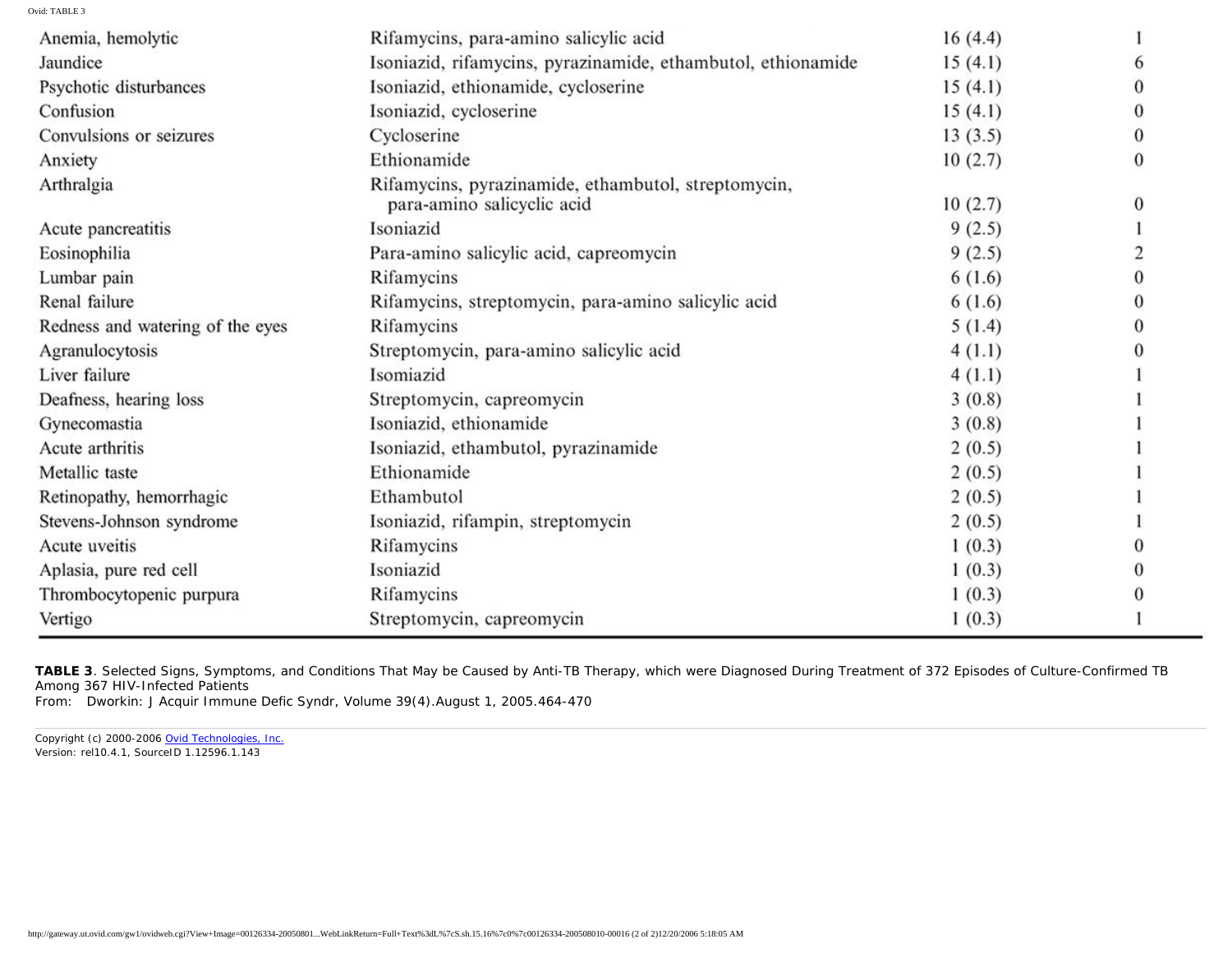

# **[\[Get TIFF\]](http://gateway.ut.ovid.com/gw1/ovidweb.cgi?S=IDNJHKOADHEKAK00D&Graphic=00126334-200508010-00016%7cTT1%7cL%7ctiff)**

**Tables and charts containing text may be unclear or incomplete when printed. To retrieve the best possible version of an image, use the "Get TIFF" link above. For more information, see Help under "Help with Image Viewing."**

# **TABLE 1**

| Characteristic                  | N(%)                                        |
|---------------------------------|---------------------------------------------|
| <b>Sex</b>                      |                                             |
| Male                            | 298 (81.2)                                  |
| Female                          | 69 (18.8)                                   |
| Race/ethnicity                  |                                             |
| White                           | 85 (23.2)                                   |
| African-American                | 238 (64.8)                                  |
| Hispanic                        | 36(9.8)                                     |
| Asian/Pacific Islander          | 3(0.8)                                      |
| Native American                 | 5(1.4)                                      |
| Mode of HIV exposure            |                                             |
| Male-male sex (MSM)             | 129(35.1)                                   |
| IDU (includes IDU-MSM)          | 162 (123 IDU, 39)<br><b>MSM-IDU)</b> (44.1) |
| Heterosexual                    | 23(6.3)                                     |
| Hemophilia or blood transfusion | 6(1.6)                                      |
| Other/unknown                   | 47 (12.8)                                   |
| City                            |                                             |
| Atlanta                         | 101(27.5)                                   |
| Denver                          | 43 $(11.7)$                                 |
| <u>MAINENI NANEARAIN ANNI.</u>  |                                             |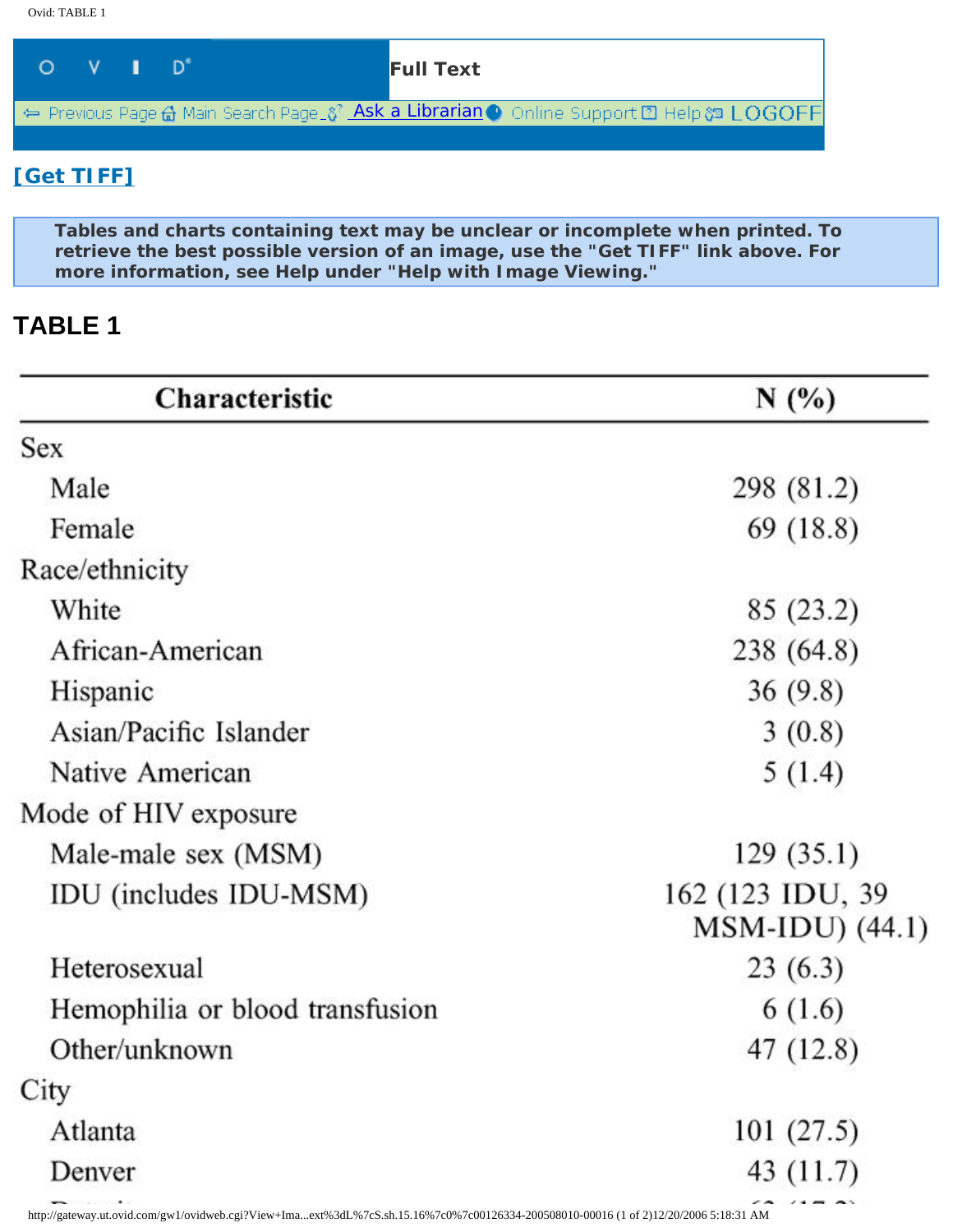| Ovid: TABLE 1<br>Denver           | 43(11.7)   |
|-----------------------------------|------------|
| Detroit                           | 63 (17.2)  |
| New Orleans                       | 82(22.3)   |
| New York City                     | 31(8.4)    |
| Seattle                           | 47 (12.8)  |
| Year of TB diagnosis              |            |
| 1986–1988                         | 5(1.3)     |
| 1989–1991                         | 81 (21.8)  |
| 1992-1994                         | 133(35.7)  |
| 1995-1997                         | 117(31.4)  |
| 1998-2000                         | 36(9.7)    |
| Administration of anti-TB therapy |            |
| DOT only                          | 171 (46.0) |
| DOT and self-administered therapy | 121(32.5)  |
| Self-administered therapy only    | 40 (10.7)  |
| Unknown                           | 40 (10.7)  |
|                                   |            |

\*Year of TB diagnosis and administration of therapy data are derived from number of episodes; all other data are derived from number of cases.

IDU indicates injection drug user; MSM, men who have sex with men.

**TABLE 1**. Characteristics of 367 HIV-Infected Patients With 372 Episodes of Culture-Confirmed (1986- 2000) *From:* Dworkin: J Acquir Immune Defic Syndr, Volume 39(4).August 1, 2005.464-470

Copyright (c) 2000-2006 [Ovid Technologies, Inc.](http://www.ovid.com/) Version: rel10.4.1, SourceID 1.12596.1.143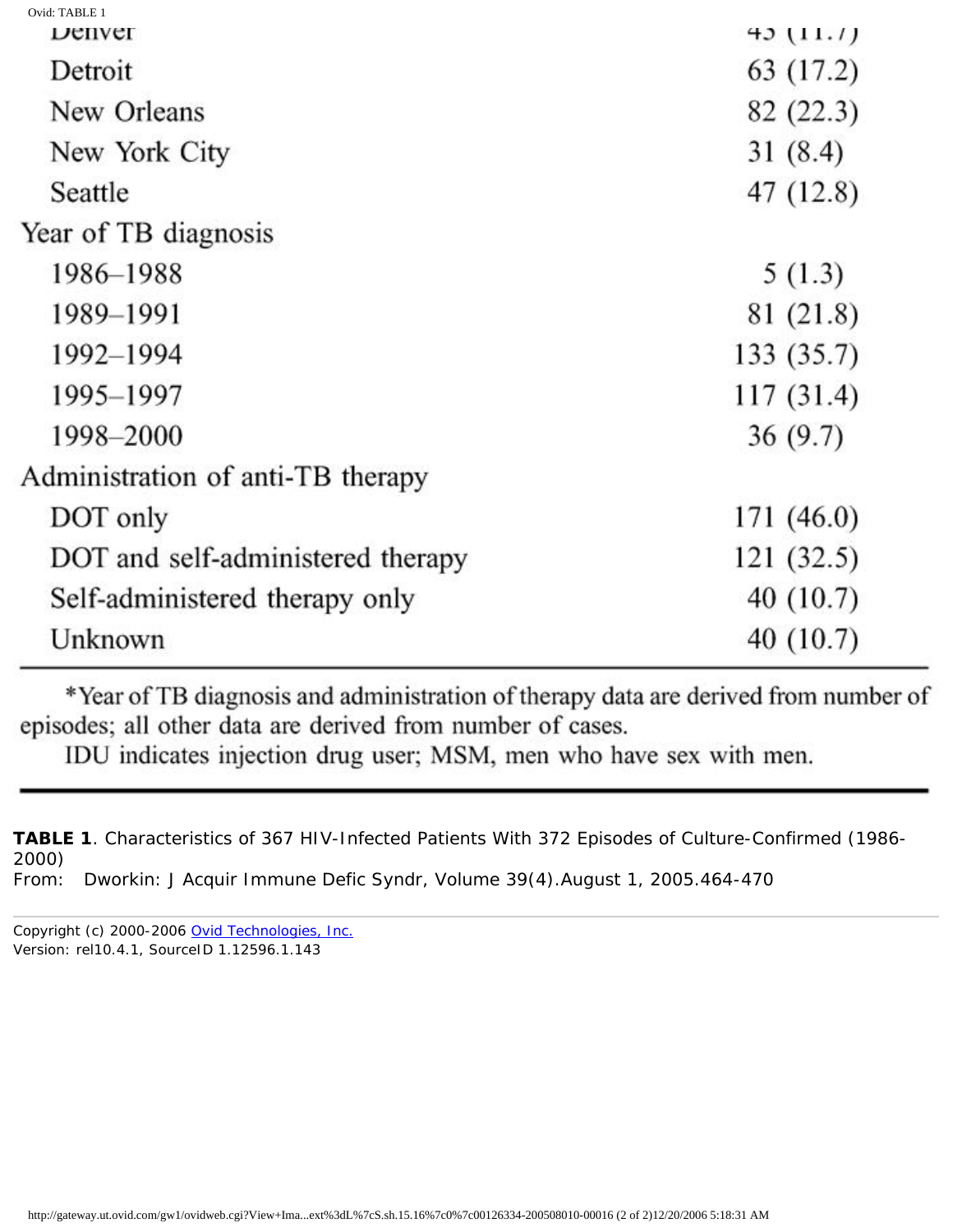Ovid: TABLE 2



# **[\[Get TIFF\]](http://gateway.ut.ovid.com/gw1/ovidweb.cgi?S=IDNJHKOADHEKAK00D&Graphic=00126334-200508010-00016%7cTT2%7cL%7ctiff)**

**Tables and charts containing text may be unclear or incomplete when printed. To retrieve the best possible version of an image, use the "Get TIFF" link above. For more information, see Help under "Help with Image Viewing."**

# **TABLE 2**

|                                                                                                                                                                                                                               |           | <b>Elevation Above Normal Hepatic</b><br>Transaminase†, n $(\% )$ |               |                |
|-------------------------------------------------------------------------------------------------------------------------------------------------------------------------------------------------------------------------------|-----------|-------------------------------------------------------------------|---------------|----------------|
| <b>Disease</b>                                                                                                                                                                                                                | N(%)      | $\geq$ 2-fold                                                     | $\geq$ 5-fold | $\geq$ 10-fold |
| Active viral hepatitis                                                                                                                                                                                                        | 10(2.7)   | 7(70.0)                                                           | 4(40.0)       | 1(10.0)        |
| At time of TB diagnosis (baseline)                                                                                                                                                                                            | 9(2.4)    | 6(66.7)                                                           | 3(33.3)       | 1(11.1)        |
| Developing or newly recognized during therapy                                                                                                                                                                                 | 1(0.3)    | 1(100)                                                            | 1(100)        | 0(0.0)         |
| Chronic viral hepatitis                                                                                                                                                                                                       | 49 (13.2) | 35(71.4)                                                          | 13(26.5)      | 5(10.2)        |
| At time of TB diagnosis (baseline)                                                                                                                                                                                            | 37(10.0)  | 25(67.6)                                                          | 11(29.7)      | 5(13.5)        |
| Developing or newly recognized during therapy                                                                                                                                                                                 | 12(3.2)   | 10(83.3)                                                          | 2(16.7)       | 0(0.0)         |
| Alcoholic hepatitis                                                                                                                                                                                                           | 8(2.2)    | 6(75.0)                                                           | 3(37.5)       | 2(25.0)        |
| At time of TB diagnosis (baseline)                                                                                                                                                                                            | 6(1.6)    | 5(83.3)                                                           | 3(50.0)       | 2(33.3)        |
| Developing or newly recognized during therapy                                                                                                                                                                                 | 2(0.6)    | 1(50.0)                                                           | 0(0.0)        | 0(0.0)         |
| Other hepatitis                                                                                                                                                                                                               | 40(10.8)  | 30 (75.0)                                                         | 15(37.5)      | 6(15.0)        |
| At time of TB diagnosis (baseline)                                                                                                                                                                                            | 17(4.6)   | 11 (64.7)                                                         | 5(29.4)       | 3(17.6)        |
| Developing or newly recognized during therapy                                                                                                                                                                                 | 23(6.2)   | 19 (82.6)                                                         | 10(43.5)      | 3(13.0)        |
| Chronic liver disease                                                                                                                                                                                                         | 6(1.6)    | 5(83.3)                                                           | 3(50.0)       | 2(33.3)        |
| At time of TB diagnosis (baseline)                                                                                                                                                                                            | 4(1.1)    | 3(75.0)                                                           | 1(25.0)       | 1(25.0)        |
| Davaloning or nawly recognized during therews<br>http://gateway.ut.ovid.com/gw1/ovidweb.cgi?View+Image=00126334-20050801WebLinkReturn=Full+Text%3dL%7cS.sh.15.16%7c0%7c00126334-200508010-00016 (1 of 2)12/20/2006 5:20:06 AM | 2(0,5)    | 2(100)                                                            | 2(100)        | 1/500          |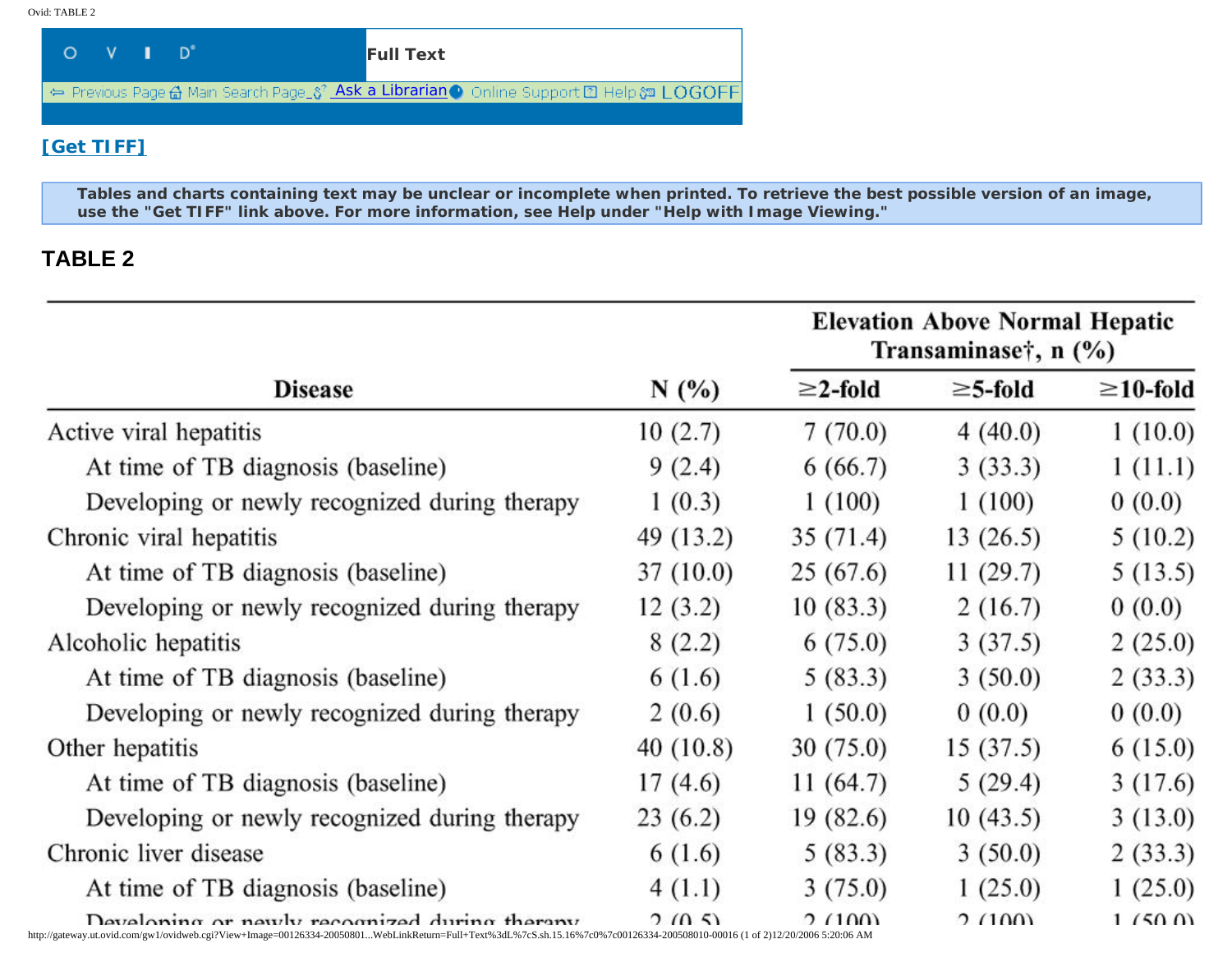Ovid: TABLE 2

| Developing of newly recognized during merapy | $\angle$ (V.J) | $\angle$ (100) | $\angle$ (100) | $1 \cup 0.0$ |
|----------------------------------------------|----------------|----------------|----------------|--------------|
| Any of the above                             | 91 (24.5)      | 68 (74.7)      | 31 (34.1)      | 13 (14.3)    |

\*Percentages in the first column are derived from the number of TB episodes.

†Upper limits of normal for AST and ALT defined as 35 U/L.

Percentages in other columns are derived from the number in the first column. Columns are not mutually exclusive, so values do not add to 100%.

**TABLE 2**. Hepatic Disease at the Time of TB Diagnosis or During Anti-TB Therapy Among 372 Episodes of Culture-Confirmed TB Among 367 HIV-Infected Patients

*From:* Dworkin: J Acquir Immune Defic Syndr, Volume 39(4).August 1, 2005.464-470

Copyright (c) 2000-2006 [Ovid Technologies, Inc.](http://www.ovid.com/) Version: rel10.4.1, SourceID 1.12596.1.143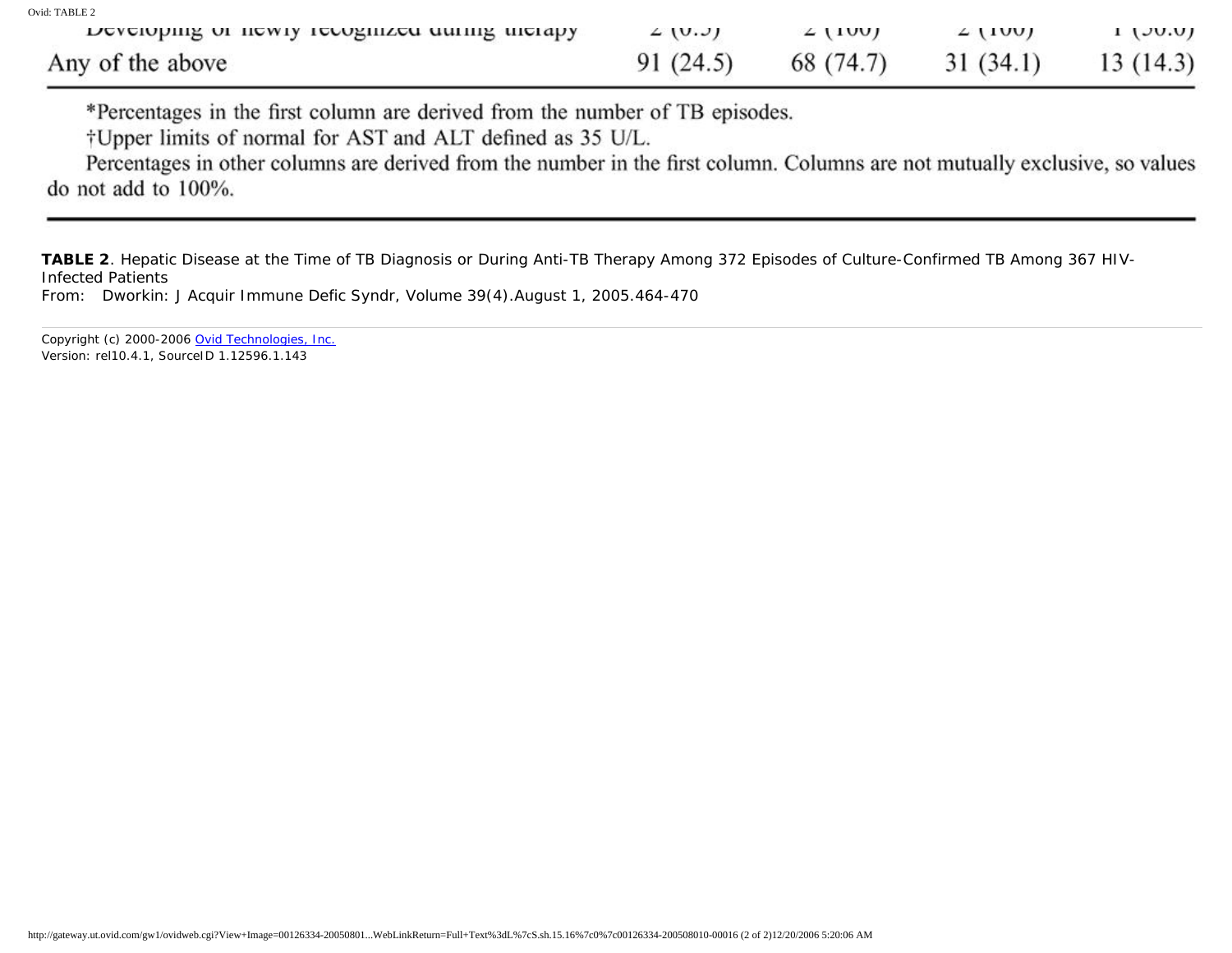| $\mathsf{D}^\circ$<br>٧<br>п<br><b>Session Page</b>                                                                                 |
|-------------------------------------------------------------------------------------------------------------------------------------|
| d Main Search Page_8 <sup>?</sup> Ask a Librarian ● Online Support <b>2 Help 8</b> LOGOFF                                           |
| Your Ovid session is still available; it will timeout in $15$<br>minutes. RESET TIMER<br><b>RETURN TO SESSION</b>                   |
| Frame contained PDF file, click here to view                                                                                        |
|                                                                                                                                     |
|                                                                                                                                     |
|                                                                                                                                     |
|                                                                                                                                     |
|                                                                                                                                     |
|                                                                                                                                     |
|                                                                                                                                     |
|                                                                                                                                     |
|                                                                                                                                     |
|                                                                                                                                     |
|                                                                                                                                     |
|                                                                                                                                     |
|                                                                                                                                     |
| http://gateway.ut.ovid.com/gw1/ovidweb.cgi?WebLinkFrameflive%2fgv023%2f00126334%2f00126334-200508010-00016.pdf12/20/2006 5:21:17 AM |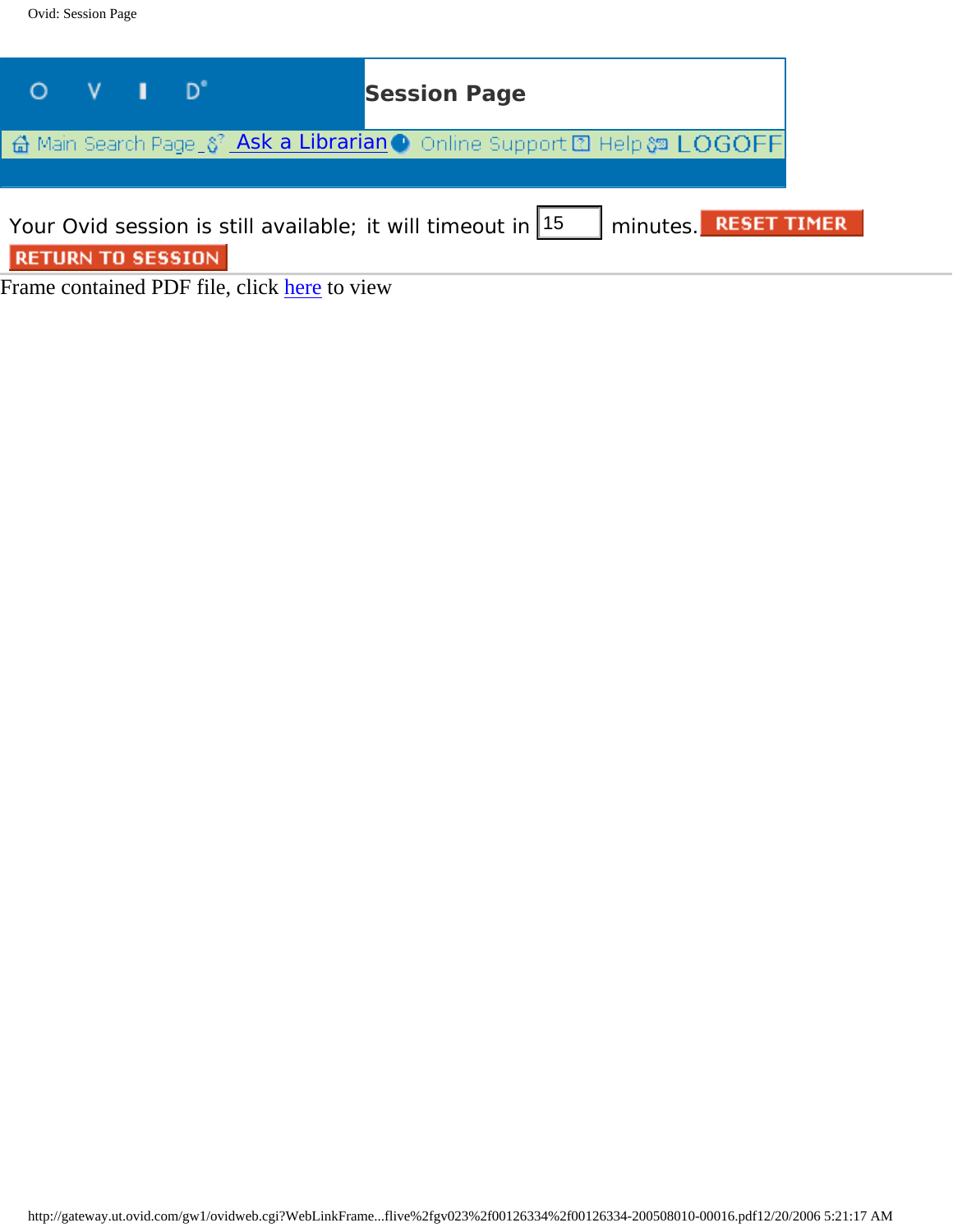# <span id="page-21-0"></span>Factors That Complicate the Treatment of Tuberculosis in HIV-Infected Patients

Mark S. Dworkin, MD, MPH&TM, FACP,\* Michael R. Adams,\* David L. Cohn, MD,† Arthur J. Davidson, MD,† Susan Buskin, PhD, MPH,‡ Carrie Horwitch, MD, MPH,‡ Anne Morse, BS,§ Judy Sackoff, PhD,<sup>||</sup> Melanie Thompson, MD,¶ Linda Wotring, PhD,# Scott B. McCombs, MPH,\* and Jeffrey L. Jones, MD, MPH\*\*

Summary: Treatment of tuberculosis (TB) in persons coinfected with HIV has become increasingly complex during the past decade. We describe the factors that complicate anti-TB therapy in a large observational cohort of HIV-infected persons in the United States. Among 367 HIV-infected patients with 372 episodes of cultureconfirmed TB, 44.1% had injection drug use as a mode of HIV transmission. Hepatic disease was present at the time of TB diagnosis or during anti-TB therapy for 91 episodes (24.5%). Elevation at least twice the upper limits of normal of aminotransaminases was observed during the first month of anti-TB therapy in 116 (31.2%) of the episodes. The most commonly reported adverse effects occurring during therapy were rash (27.8%), nausea (26.2%), leukopenia or neutropenia (20.2%), diarrhea (19.3%), vomiting (18.5%), and elevated temperature ( $>101.5^{\circ}F$  [38.6°C], 16.9%). Prescription of a rifamycin and a medication known to interact with rifamycins occurred during 270 (72.6%) episodes. Because HIV-infected patients with TB often have underlying complicating conditions, such as hepatic disease, and are treated with medications that may have toxicities and cause drug-drug interactions, we recommend that clinicians pay careful attention to these factors when treating coinfected patients.

Key Words: tuberculosis, adverse events, hepatotoxicity

(J Acquir Immune Defic Syndr 2005;39:464–470)

Greater than one third of the estimated 36 million persons<br>infected with HIV globally are coinfected with<br> $\frac{1}{2}$  in  $\frac{1}{2}$  in  $\frac{1}{2}$  in  $\frac{1}{2}$  in  $\frac{1}{2}$  in  $\frac{1}{2}$  in  $\frac{1}{2}$  in  $\frac{1}{2}$  in  $\frac{1}{2}$  i Mycobacterium tuberculosis.<sup>1,2</sup> In North America, 8% of HIV-infected persons are estimated to be coinfected with M. tuberculosis, and in the United States, approximately 9% to 15% of tuberculosis (TB) cases are reported in HIV-infected persons.3–5 In the past decade, treatment of HIV and AIDS has become increasingly complex with the introduction of many new medications prescribed as long-term combination therapy. Several of these medications have the potential to interact with and complicate anti-TB therapy, especially by causing liver disease and cutaneous reactions.<sup>6</sup> Also, HIV-infected persons may have significant liver dysfunction associated with alcohol abuse, injection drug use, $\bar{y}$  and coinfection with hepatitis viruses.<sup>8</sup>

The complexity of the treatment of HIV-infected persons coinfected with M. tuberculosis is a significant public health issue, because interference with optimal treatment of TB may lead to failure or interruption of therapy and further transmission of disease, promote the emergence of drug-resistant strains, and lead to additional morbidity and mortality. Underlying and newly recognized acute and chronic hepatitis, adverse drug reactions and side effects, drug interactions, and inability to adhere to long-term multiple-drug therapy are all complicating factors. Given these potential issues, quantitating the frequency of these factors provides important information to health care providers who treat patients with TB. Such information would be especially helpful when evaluating which of several medications may need to be discontinued when prescribed medications have overlapping adverse effects. We describe the prevalence of many of the factors that complicate anti-TB therapy in a large observational cohort of HIV-infected persons.

#### METHODS

The Adult and Adolescent Spectrum of HIV Disease project (ASD) is a national surveillance project of the Centers for Disease Control and Prevention (CDC), in collaboration with 11 state and local health departments, in which information is abstracted from the medical records of HIV-infected patients at selected public and private health care facilities.<sup>9,10</sup> All available medical records (inpatient, outpatient, and local health department) of HIV-infected patients with a confirmed diagnosis of TB who had been enrolled in the ASD were reviewed using a standardized supplemental abstraction form. Six of the 11 ASD sites elected to participate in this study. These sites were located in Atlanta (1989–1998), Denver (1989–2000), Detroit (1986–1999), New Orleans (1991–2000), New York

Received for publication June 7, 2004; accepted November 22, 2004.

From the \*National Center for HIV, STD, and TB Prevention, Centers for Disease Control and Prevention, Atlanta, GA; †Denver Public Health, Denver, CO; ‡Public Health–Seattle and King County, Seattle, WA; §Louisiana Office of Public Health, New Orleans, LA; <sup>||</sup>The City of New York Department of Health, New York City, NY; ¶AIDS Research Consortium of Atlanta, Atlanta, GA; #Michigan Department of Community Health, Detroit, MA; and \*\*National Center for Infectious Diseases, Centers for Disease Control and Prevention, Atlanta, GA.

Presented in part at the Seventh Conference on Retroviruses and Opportunistic Infections, San Francisco, January–February, 2000 [abstract 259].

Reprints: Mark S. Dworkin, Illinois Department of Public Health, Division of Infectious Diseases, 160 North LaSalle, #7 South, Chicago, IL 60601 (e-mail: mdworkin@idph.state.il.us).

Copyright © 2005 by Lippincott Williams & Wilkins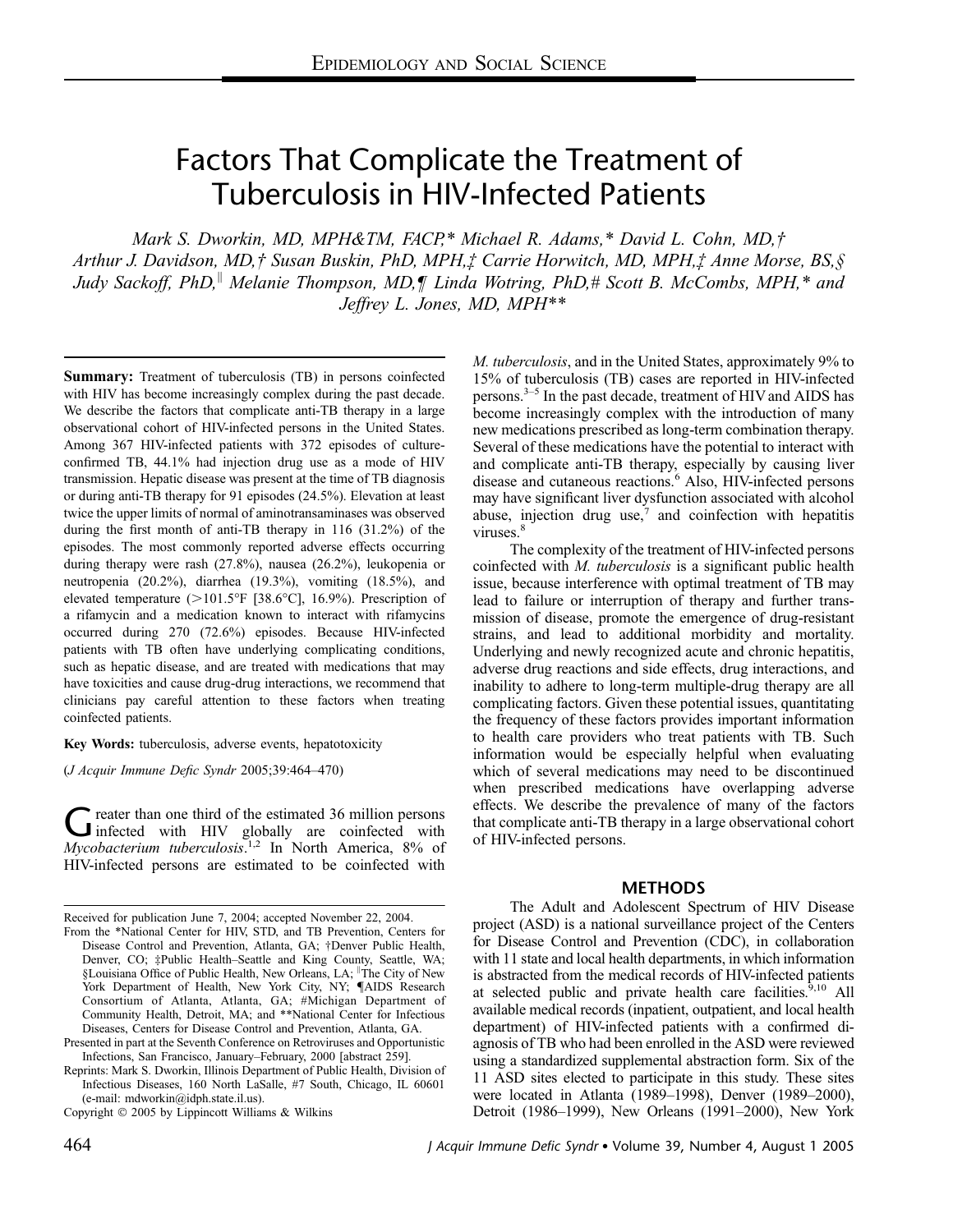City (1995–1998), and Seattle (1988–1999). Information collected included demographics and  $CD4<sup>+</sup>$  cell counts (from the ASD database), anatomic site of TB, information about treatment, adherence problems, conditions or illnesses present at the time of initial diagnosis or recognized after anti-TB therapy had begun, prescription of medications known to be contraindicated or reported to cause drug interactions with anti-TB medications, signs and symptoms of anti-TB medication adverse effects, and laboratory abnormalities that may be attributed to anti-TB medications.

All cases of TB were laboratory confirmed by isolation of *M. tuberculosis* from a clinical specimen.<sup>11</sup> For  $CD4^+$  cell count calculations, we examined the time within 6 months before and after the diagnosis of TB (excluding the month of diagnosis). When a value was available before and after TB diagnosis, the earlier value was selected. If multiple earlier values were available, the most recent was used. When 2 values were available from the same month, the values were averaged. Hepatic disease was defined as a diagnosis of any active or chronic viral hepatitis, other (nonviral) hepatitis, alcoholic hepatitis, or any other form of chronic liver disease recorded in the medical record. For aspartate aminotransferase (AST) and alanine aminotransferase (ALT) measurements, when a patient had more than 1 measurement during the period under review (eg, during the month before beginning therapy), the average of the measurements was included. The protocol for this study was approved by institutional review boards at the CDC and each of the participating ASD sites.

#### RESULTS

The study identified 367 HIV-infected patients with 372 episodes of culture-confirmed TB. Among the 5 patients with 2 episodes, the initial episode of treatment ranged from 8 months to 17 months and all these episodes were described as relapse or recurrence. The largest group by race/ethnicity was African Americans (238 patients [64.8%], 77.3% of these patients were male); male-male sex and injection drug use were the predominant modes of HIV exposure (Table 1). Among the 69 HIV-infected female patients, only 1 was pregnant at the time of TB diagnosis and none became pregnant during therapy. Among all episodes of TB, directly observed therapy (DOT) was commonly used for part or all of the anti-TB therapy (292 of 372 episodes [78.5%]); 171 (46.0%) episodes were treated with only DOT. The median  $CD4^+$  cell count within 6 months of TB diagnosis was 120 cells/ $\mu$ L among the 239 patients (242 episodes) for whom this information was available (25th percentile:  $30$  cells/ $\mu$ L, 75th percentile: 234 cells/ $\mu$ L). The median CD4<sup>+</sup> cell count was  $118$  cells/ $\mu$ L for episodes with only pulmonary involvement and  $126$  cells/ $\mu$ L for extrapulmonary episodes. The anatomic sites of TB among all episodes (some patients may have had multiple sites involved) were pulmonary (293 [78.8%]); pleural (24 [6.5%]); lymphatic (84 [22.6%]); blood (23 [6.2%]); genitourinary (13 [3.5%]); bone and/or joint (10 [2.7%]); liver (7 [1.9%]); meningeal (6 [1.6%]); brain (5  $[1.3\%]$ ; peritoneal  $(1 \; [0.3\%])$ ; and other disseminated, including miliary (57 [15.3%]). There were no cutaneous cases. Drug resistance was not common. Resistance to isoniazid

| Characteristic                    | N(%)                                        |
|-----------------------------------|---------------------------------------------|
| <b>Sex</b>                        |                                             |
| Male                              | 298 (81.2)                                  |
| Female                            | 69(18.8)                                    |
| Race/ethnicity                    |                                             |
| White                             | 85 (23.2)                                   |
| African-American                  | 238 (64.8)                                  |
| Hispanic                          | 36(9.8)                                     |
| Asian/Pacific Islander            | 3(0.8)                                      |
| Native American                   | 5(1.4)                                      |
| Mode of HIV exposure              |                                             |
| Male-male sex (MSM)               | 129(35.1)                                   |
| IDU (includes IDU-MSM)            | 162 (123 IDU, 39<br><b>MSM-IDU</b> ) (44.1) |
| Heterosexual                      | 23(6.3)                                     |
| Hemophilia or blood transfusion   | 6(1.6)                                      |
| Other/unknown                     | 47 (12.8)                                   |
| City                              |                                             |
| Atlanta                           | 101(27.5)                                   |
| Denver                            | 43 (11.7)                                   |
| Detroit                           | 63 (17.2)                                   |
| New Orleans                       | 82 (22.3)                                   |
| New York City                     | 31(8.4)                                     |
| Seattle                           | 47 (12.8)                                   |
| Year of TB diagnosis              |                                             |
| 1986-1988                         | 5(1.3)                                      |
| 1989-1991                         | 81 (21.8)                                   |
| 1992-1994                         | 133 (35.7)                                  |
| 1995-1997                         | 117(31.4)                                   |
| 1998-2000                         | 36(9.7)                                     |
| Administration of anti-TB therapy |                                             |
| DOT only                          | 171 (46.0)                                  |
| DOT and self-administered therapy | 121(32.5)                                   |
| Self-administered therapy only    | 40(10.7)                                    |
| Unknown                           | 40(10.7)                                    |

TABLE 1. Characteristics of 367 HIV-Infected Patients With 272 Episodes of Culture-Confirmed TB (1986–2000)\*

\*Year of TB diagnosis and administration of therapy data are derived from number of episodes; all other data are derived from number of cases.

IDU indicates injection drug user; MSM, men who have sex with men.

(with or without resistance to other anti-TB medications) was reported in 13 episodes (3.5%), rifampin monoresistance was reported in 3 episodes (0.8%), and multidrug-resistant TB (resistance to at least isoniazid and rifampin) was reported in 5 episodes (1.3%).

The most commonly used initial drug regimen was isoniazid, rifampin, pyrazinamide, and ethambutol, which was used for 223 episodes (59.9%). Sixty (16.1%) episodes were initially treated with isoniazid, rifampin, and pyrazinamide. Thirteen (3.5%) episodes were treated with isoniazid, rifampin, pyrazinamide, and streptomycin; another 12 (3.2%) episodes were treated with isoniazid, rifampin, pyrazinamide, and at least 1 other drug; 9 (2.4%) episodes were initially treated with isoniazid and rifampin only; and 47 (12.6%) episodes were treated with 1 of several other combinations. Eight (2.2%) did not have initial drug regimen data available. The median number of regimens prescribed per patient during anti-TB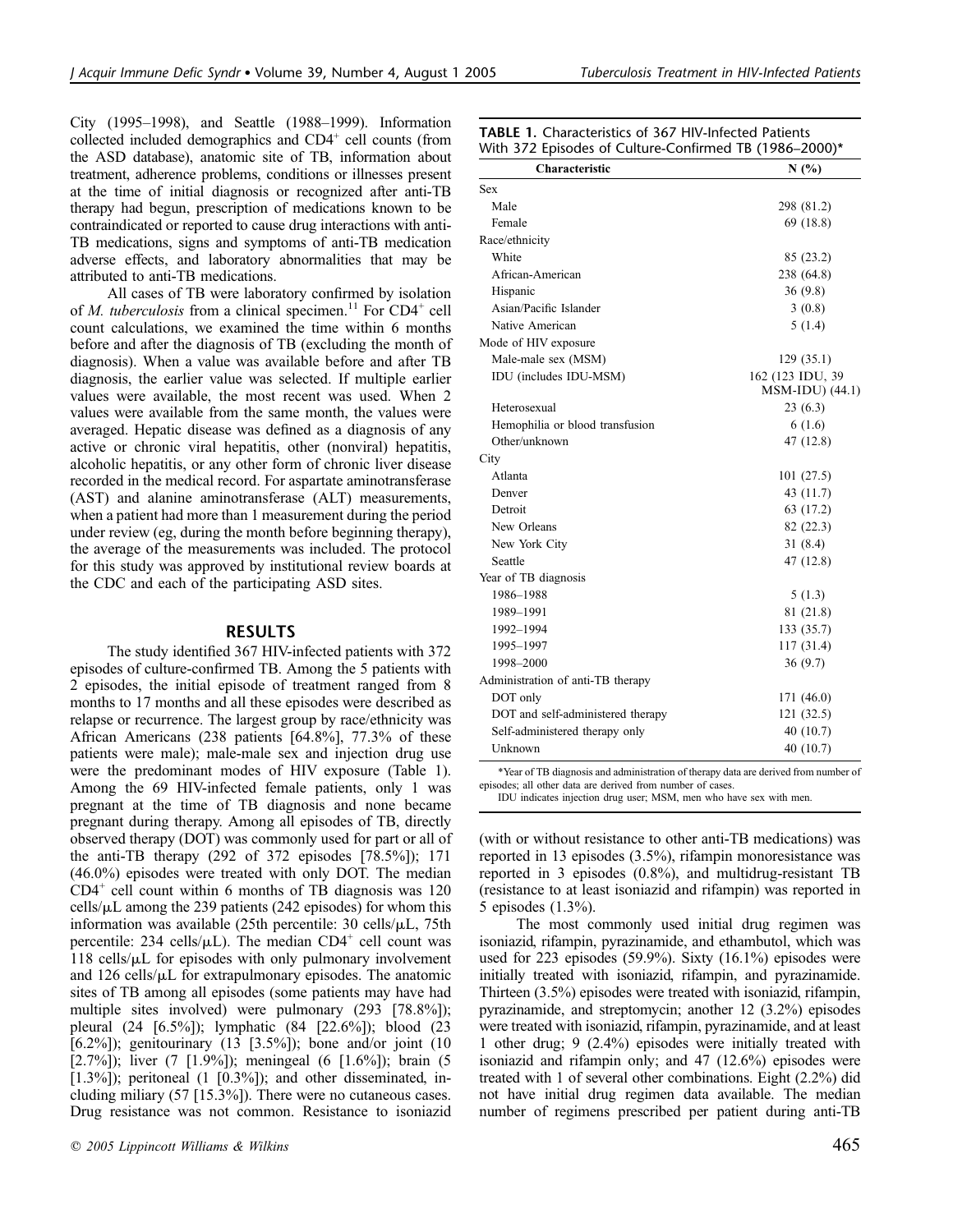therapy was 2 (range: 1–10 regimens). Among 332 episodes with information, the median number of months observed on treatment was 10.5 months (range: 1–51 months).

Among 505 changes in the anti-TB regimens, the reasons for changing were planned change in treatment (189 changes in 163 episodes [ie, from intensive to continuation phase]), unknown/missing (168 changes in 112 episodes), other (74 changes in 58 episodes), intolerance to anti-TB drugs (65 changes in 57 episodes), and M. tuberculosis isolate resistant to 1 or more drugs (27 changes in 22 episodes). Vitamin  $B_6$ (pyridoxine) was prescribed for 327 (87.9%) episodes. Among first-line anti-TB drugs, intolerance led to regimen changes in 7.6% of regimens that included ethambutol (23 changes among 304 episodes), in 5.6% that included isoniazid (20 changes among 360 episodes), in 5.0% that included pyrazinamide (17 changes among 342 episodes), and in 4.8% that included rifampin (17 changes among 354 episodes). Streptomycin (3 changes among 44 episodes [6.8%]) and ethionamide (1 change among 11 episodes [9.1%]) were prescribed less often but caused changes more frequently. Twelve drug changes were attributed to intolerance to more than 1 drug.

Prescription of a rifamycin (rifampin, rifabutin, or rifapentine) and a medication known to interact with rifamycins occurred during 270 (72.6%) episodes. The most commonly prescribed combinations were a rifamycin with zidovudine (208 episodes [55.9%]), itraconazole or fluconazole (121 episodes [32.5%]), clarithromycin (28 episodes [7.5%]), a protease inhibitor (31 episodes [8.3%]), corticosteroids (23 episodes [6.2%]), methadone (16 episodes [4.3%]), and anticoagulants (7 episodes [1.9%]). Among 63 episodes of TB diagnosed during 1997 to 2000 (63 patients), a rifamycin was prescribed with a protease inhibitor in 28 episodes (44.4%).

Reasons for discontinuing anti-TB therapy included completing the course of therapy (229 episodes [61.6%]), moving away from the health care site (12 episodes [3.2%]), lost to follow-up (13 episodes [3.5%]), death (67 episodes [18.1%]), medication adverse effects (2 episodes [0.5%]), lack of cooperation or refusal to continue medications (10 episodes [2.7%]), and other and unknown reasons (30 episodes [8.0%]). Among those who died during anti-TB therapy, death occurred at a median of 7 months (range: 0.1–37 months). Poor adherence to anti-TB therapy was mentioned in the medical records of 142 (38.2%) of the episodes of treatment. Among 277 patients with information on whether any DOT was given and with at least 12 months of follow-up after the diagnosis of TB, 26 (18%) of 148 patients who received DOT died within 12 months versus 7 (24%) of 29 patients who did not receive DOT died within 12 months ( $P = 0.41$ ).

Hepatic disease was present at the time of TB diagnosis or during anti-TB therapy for 91 episodes (24.5%; Table 2). For those patients who had AST (67 patients) or ALT (50 patients) measured at the time of TB diagnosis (within 1 month before onset of anti-TB therapy), the median AST level was 45 U/L (range: 15–574 U/L) and the median ALT level was 31 U/L (range: 4–589 U/L). A 2-fold, 5-fold, and 10-fold elevation greater than the upper limits of normal aminotransaminases was observed during the first month of anti-TB therapy in 116 (31.2%), 30 (8.1%), and 13 (3.5%) of the 372 episodes, respectively, and at least once during the entire course of anti-TB therapy in 173 (46.5%), 49 (13.2%), and 18 (4.8%) of the 372 episodes. Among all episodes, the median serum alkaline phosphatase and total bilirubin levels 4 to 8 weeks after diagnosis of TB were 113 U/L and 0.5 mg/L, respectively (210 serum alkaline phosphatase values and 215 total bilirubin

|                                               |           | <b>Elevation Above Normal Hepatic</b><br>Transaminase†, n $(\% )$ |               |                |
|-----------------------------------------------|-----------|-------------------------------------------------------------------|---------------|----------------|
| <b>Disease</b>                                | N(%)      | $\geq$ 2-fold                                                     | $\geq$ 5-fold | $\geq$ 10-fold |
| Active viral hepatitis                        | 10(2.7)   | 7(70.0)                                                           | 4(40.0)       | 1(10.0)        |
| At time of TB diagnosis (baseline)            | 9(2.4)    | 6(66.7)                                                           | 3(33.3)       | 1(11.1)        |
| Developing or newly recognized during therapy | 1(0.3)    | 1(100)                                                            | 1(100)        | 0(0.0)         |
| Chronic viral hepatitis                       | 49 (13.2) | 35(71.4)                                                          | 13(26.5)      | 5(10.2)        |
| At time of TB diagnosis (baseline)            | 37(10.0)  | 25(67.6)                                                          | 11(29.7)      | 5(13.5)        |
| Developing or newly recognized during therapy | 12(3.2)   | 10(83.3)                                                          | 2(16.7)       | 0(0.0)         |
| Alcoholic hepatitis                           | 8(2.2)    | 6(75.0)                                                           | 3(37.5)       | 2(25.0)        |
| At time of TB diagnosis (baseline)            | 6(1.6)    | 5(83.3)                                                           | 3(50.0)       | 2(33.3)        |
| Developing or newly recognized during therapy | 2(0.6)    | 1(50.0)                                                           | 0(0.0)        | 0(0.0)         |
| Other hepatitis                               | 40(10.8)  | 30(75.0)                                                          | 15(37.5)      | 6(15.0)        |
| At time of TB diagnosis (baseline)            | 17(4.6)   | 11 $(64.7)$                                                       | 5(29.4)       | 3(17.6)        |
| Developing or newly recognized during therapy | 23(6.2)   | 19(82.6)                                                          | 10(43.5)      | 3(13.0)        |
| Chronic liver disease                         | 6(1.6)    | 5(83.3)                                                           | 3(50.0)       | 2(33.3)        |
| At time of TB diagnosis (baseline)            | 4(1.1)    | 3(75.0)                                                           | 1(25.0)       | 1(25.0)        |
| Developing or newly recognized during therapy | 2(0.5)    | 2(100)                                                            | 2(100)        | 1(50.0)        |
| Any of the above                              | 91 (24.5) | 68 (74.7)                                                         | 31(34.1)      | 13(14.3)       |

TABLE 2. Hepatic Disease at the Time of TB Diagnosis or During Anti-TB Therapy Among 372 Episodes of Culture-Confirmed TB Among 367 HIV-Infected Patients\*

\*Percentages in the first column are derived from the number of TB episodes.

†Upper limits of normal for AST and ALT defined as 35 U/L.

Percentages in other columns are derived from the number in the first column. Columns are not mutually exclusive, so values do not add to 100%.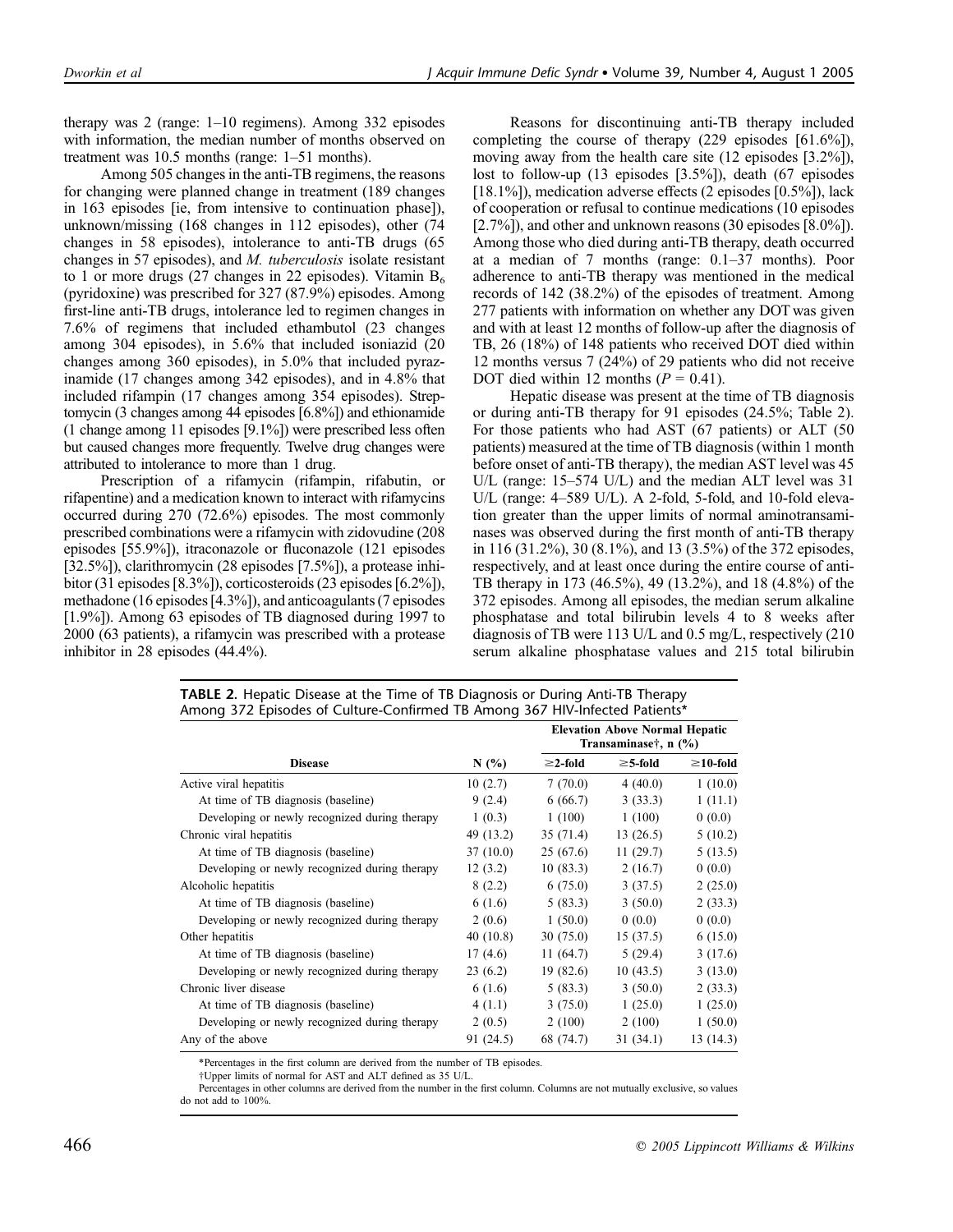values were available). The median first white blood cell count, hemoglobin, and platelet count at or after diagnosis of TB was 4950 cells/mm<sup>3</sup> (range: 1000–16,000 cells/mm<sup>3</sup> ), 11.0 g/dL (range:  $4.2-18.1$  g/dL), and  $240,000$  cells/mm<sup>3</sup> (range:  $9000 713,000$  cells/mm<sup>3</sup>), respectively (301 white blood cell counts, 279 hemoglobin counts, and 286 platelet counts were available). Sixty-one (16.6%) patients died within 12 months of TB diagnosis. The median  $CD4^+$  cell count for these patients was 39 cells/ $\mu$ L. Twenty-five (41%) of these patients had some form of liver disease at or after their TB diagnosis.

Among conditions reported to be adverse effects of anti-TB therapy, $12$  the most commonly reported were rash, nausea, leukopenia or neutropenia, diarrhea, vomiting, and elevated temperature  $(>101.5^{\circ}F$  [38.6°C]; Table 3). Medical record documentation indicating that these conditions were attributed to the anti-TB therapy was found for only a few cases, however. Among the few conditions attributed to anti-TB therapy by the health care provider, the most commonly reported were itching or flushing of skin (26.2%), nausea (24.0%), rash (other or unspecified,  $29.4\%$ ), vomiting  $(22.1\%)$ , and peripheral neuropathy (14.3%). Medical record review discovered no persons with interstitial nephritis, retrobulbar neuritis, or other conditions associated with anti-TB medications<sup>12</sup> but not listed in Table 3.

### **DISCUSSION**

Among the many factors that may complicate the treatment of TB, HIV coinfection is one of the most important, because the many medications often prescribed put the patient at increased risk for drug-drug interactions, toxicity, and paradoxic reactions.<sup>13</sup> In addition, the presence of liver disease is relatively common among HIV-infected persons, $14$  which may lead to an increased likelihood of complications when prescribing potentially hepatotoxic medications, such as isoniazid, rifampin, and pyrazinamide. Our study quantifies how frequently these therapeutic issues arise among TB- and HIV-coinfected patients in the United States and, unlike most other studies, includes data from the era of highly active antiretroviral therapy (HAART) and detailed information on specific adverse effects encountered.

We found that prescription of medications known to interact with each other was relatively common; our study did not assess whether any complications resulted. Seventy-three percent of the anti-TB treatment episodes included a rifamycin and a medication known to interact with it. Forty-four percent of episodes during the era of HAART included such a combination of drugs. Drug interactions, such as rifampin with indinavir, ritonavir, or saquinavir, may cause decreased levels of these protease inhibitors.<sup>6</sup> Rifampin may cause indinavir and saquinavir levels to decline, thus compromising the potential efficacy of the prescribed antiretroviral regimen and increasing the likelihood of the emergence of antiretroviral resistance as a result of incomplete viral suppression.<sup>13</sup> For this reason, prescription of rifampin with indinavir or saquinavir (if the antiretroviral regimen does not also include ritonavir) is contraindicated.<sup>6</sup> Rifabutin prescribed with ritonavir can increase rifabutin levels 4-fold, thus increasing the likelihood of rifabutin dose-dependent side effects. Therefore, the dosage of rifabutin must be decreased when rifabutin is prescribed with ritonavir.<sup>6</sup> Also, although rifampin is known to decrease zidovudine levels, $15$  this interaction is not considered clinically significant enough to warrant a change in therapy. Dosages of medications may have been adjusted in our study population; however, these were not measured in our study.

Our study demonstrates how commonly liver abnormalities may be present in these patients. Underlying liver disease is especially important, because commonly prescribed anti-TB medications like isoniazid, rifampin, and pyrazinamide are also potentially hepatotoxic, leading to the need for monitoring for liver disease during treatment. We found that nearly one fourth of all the episodes of anti-TB treatment occurred in patients with underlying liver disease or liver disease discovered during the treatment. Although a 2-fold elevation, which was documented in nearly half of all episodes, is usually not severe enough to warrant discontinuation of anti-TB hepatotoxic drugs,  $16-18$  it leads to concern regarding the use of these drugs during treatment, more frequent monitoring of serum aminotransaminases, and reconsideration of the anti-TB or other drug regimens the patient may need.

Our study demonstrates the frequency at which these conditions occur during treatment of TB and how often they are attributed to anti-TB medications. Adverse reactions may occur more frequently in HIV-infected patients compared with non–HIV-infected patients.<sup>19,20</sup> Ninety percent of these adverse reactions occur within the first 2 months of therapy, before successful eradication of TB is likely to have occurred.<sup>20</sup> Distinguishing which medication is the cause of the adverse effect leads to difficult decisions about treatment discontinuations. For example, peripheral neuropathy, which was observed in 15.3% of episodes of TB in our study, may be caused by isoniazid as well as by nucleoside reverse transcriptase inhibitors like didanosine, zalcitabine, and stavudine. $21$  Our study shows that these complicating factors are relatively frequent regardless of whether or not it can be determined if the anti-TB therapy, other therapy, or the illness itself is the true cause.

Intolerance to anti-TB therapy accounted for a change in therapy in at least 15% of episodes of TB. Because the reasons for changes in therapy were not always well documented, we suspect the true number of changes for intolerance was higher. Change in therapy was required for 24% to 27% of patients in other studies.<sup>22,23</sup> In a study of multidrug-resistant TB in HIVinfected patients from Miami, 27% of patients required interruption, discontinuation, or change in medication because of serious treatment-related toxicities.<sup>24</sup> Patients with drugresistant strains are more likely to be on second-line anti-TB drugs, which may be more likely to produce adverse effects.<sup>25</sup> It is possible that intolerance to therapy leading to a change in regimen occurs at least as frequently as reported in these older studies because of the increase in the number of antiretroviral drugs prescribed to HIV-infected patients since these studies were performed. A prospective study could clarify this issue.

We also demonstrated that problems with adherence to anti-TB medications in this population are common (nearly 40%). This was likely an underestimate, because we relied on medical record documentation of adherence problems without interviewing the patient or the patient's health care provider.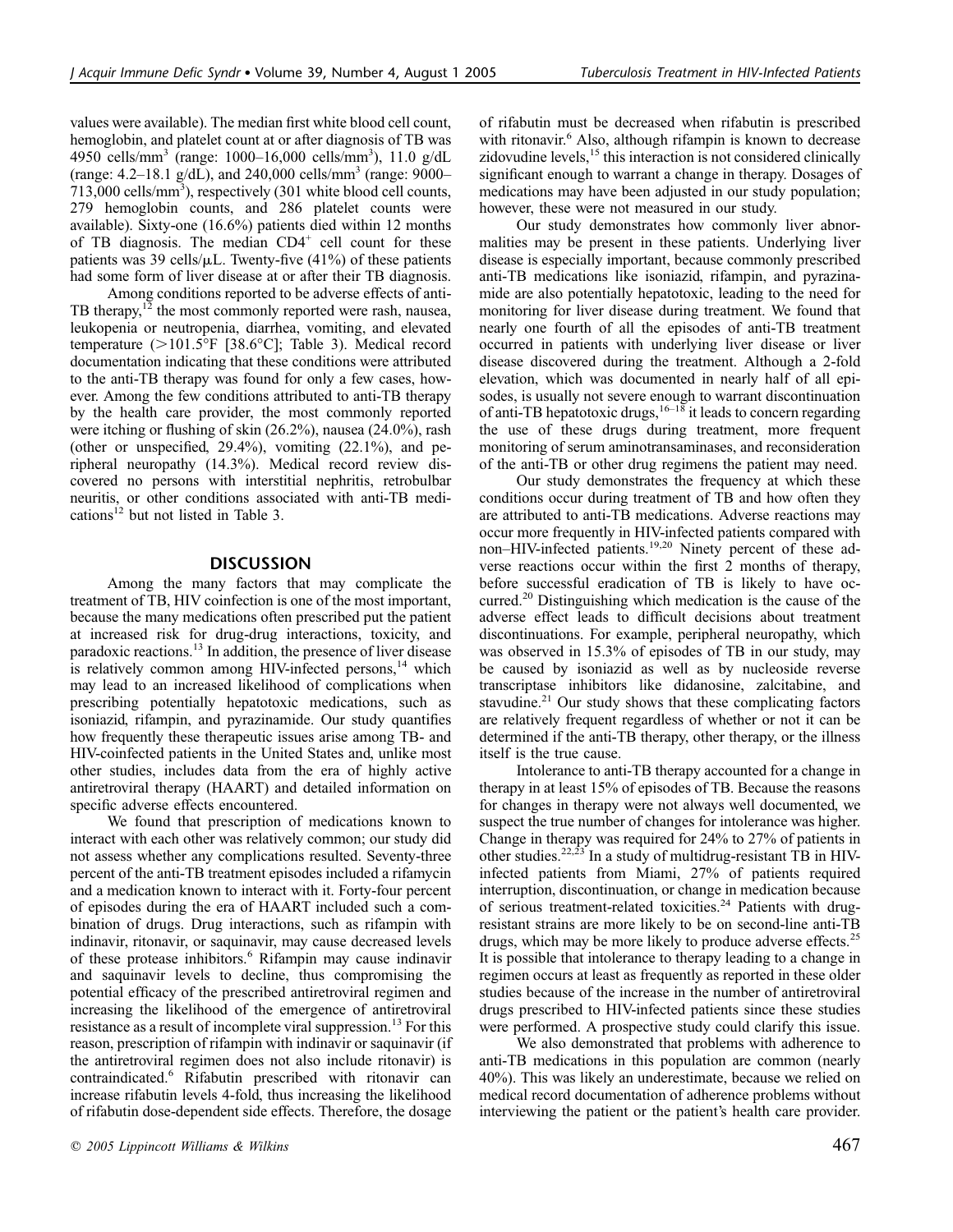| Condition                          | TB Medication That May Produce Condition [12]                                                            | N(%)      | No. Attributed to<br><b>Anti-TB Therapy</b> |
|------------------------------------|----------------------------------------------------------------------------------------------------------|-----------|---------------------------------------------|
| Rash                               | Isoniazid, rifamycins, ethambutol, pyrazinamide, streptomycin,<br>para-amino salicylic acid, ethionamide | 102(27.8) | 30                                          |
| Nausea                             | Isoniazid, rifamycins, pyrazinamide, para-amino salicylic acid,<br>ethionamide                           | 96 (26.2) | 23                                          |
| Leukopenia or neutropenia          | Isoniazid, rifamycins, para-amino salicylic acid, capreomycin                                            | 74 (20.2) | 3                                           |
| Diarrhea                           | Isoniazid, rifamycins, para-amino salicylic acid, ethionamide                                            | 71 (19.3) | 3                                           |
| Vomiting                           | Isoniazid, rifamcins, pyrazinamide, para-amino salicylic acid,<br>ethionamide                            | 68 (18.5) | 15                                          |
| Temperature $>101.5$ °F (38.6°C)   | Isoniazid, rifamycins, ethambutol streptomycin, para-amino<br>salicylic acid, cycloserine                | 62(16.9)  | 3                                           |
| Peripheral neuropathy              | Isoniazid, ethambutol, ethionamide                                                                       | 56 (15.3) | 8                                           |
| Abdominal pain or cramps           | Rifamycins, para-amino salicylic acid, ethionamide                                                       | 53 (14.4) | 6                                           |
| Headache                           | Rifamycins, cycloserine                                                                                  | 51 (13.9) | $\theta$                                    |
| Fatigue/malaise                    | Rifamycins                                                                                               | 49 (13.4) | $\overline{2}$                              |
| Itching or flushing of skin        | Rifamycins                                                                                               | 42 (11.4) | 11                                          |
| Blurred vision                     | Isoniazid, ethambutol                                                                                    | 29(7.9)   | 3                                           |
| Depression                         | Ethionamide, cycloserine                                                                                 | 29(7.9)   | $\boldsymbol{0}$                            |
| Insomnia                           | Isoniazid                                                                                                | 28 (7.6)  | 3                                           |
| Hepatitis                          | Isoniazid, rifamycins, ethambutol, pyrazinamide, streptomycin,<br>para-amino salicylic acid, ethionamide | 27 (7.4)  | 12                                          |
| <b>Dizziness</b>                   | Ethionamide                                                                                              | 28 (7.6)  | 1                                           |
| Hyperuricemia                      | Ethambutol, pyrazinamide                                                                                 | 25(6.8)   | 1                                           |
| Anemia, Coombs'-positive hemolytic | Isoniazid                                                                                                | 18(4.9)   | $\boldsymbol{0}$                            |
| Anemia, aplastic                   | Streptomycin                                                                                             | 18(4.9)   | 1                                           |
| Anorexia                           | Rifamycins, para-amino salicylic acid, ethionamide                                                       | 18(4.9)   | $\overline{2}$                              |
| Thrombocytopenia                   | Rifamycins, pyrazinamide, ethambutol para-amino salicylic acid                                           | 18 (4.9)  | 1                                           |
| Anemia, hemolytic                  | Rifamycins, para-amino salicylic acid                                                                    | 16(4.4)   | 1                                           |
| Jaundice                           | Isoniazid, rifamycins, pyrazinamide, ethambutol, ethionamide                                             | 15(4.1)   | 6                                           |
| Psychotic disturbances             | Isoniazid, ethionamide, cycloserine                                                                      | 15(4.1)   | $\theta$                                    |
| Confusion                          | Isoniazid, cycloserine                                                                                   | 15(4.1)   | $\theta$                                    |
| Convulsions or seizures            | Cycloserine                                                                                              | 13(3.5)   | $\mathbf{0}$                                |
| Anxiety                            | Ethionamide                                                                                              | 10(2.7)   | $\mathbf{0}$                                |
| Arthralgia                         | Rifamycins, pyrazinamide, ethambutol, streptomycin,<br>para-amino salicyclic acid                        | 10(2.7)   | $\boldsymbol{0}$                            |
| Acute pancreatitis                 | Isoniazid                                                                                                | 9(2.5)    | 1                                           |
| Eosinophilia                       | Para-amino salicylic acid, capreomycin                                                                   | 9(2.5)    | 2                                           |
| Lumbar pain                        | Rifamycins                                                                                               | 6(1.6)    | $\theta$                                    |
| Renal failure                      | Rifamycins, streptomycin, para-amino salicylic acid                                                      | 6(1.6)    | $\theta$                                    |
| Redness and watering of the eyes   | Rifamycins                                                                                               | 5(1.4)    | $\theta$                                    |
| Agranulocytosis                    | Streptomycin, para-amino salicylic acid                                                                  | 4(1.1)    | $\boldsymbol{0}$                            |
| Liver failure                      | Isomiazid                                                                                                | 4(1.1)    | 1                                           |
| Deafness, hearing loss             | Streptomycin, capreomycin                                                                                | 3(0.8)    | 1                                           |
| Gynecomastia                       | Isoniazid, ethionamide                                                                                   | 3(0.8)    |                                             |
| Acute arthritis                    | Isoniazid, ethambutol, pyrazinamide                                                                      | 2(0.5)    |                                             |
| Metallic taste                     | Ethionamide                                                                                              | 2(0.5)    |                                             |
| Retinopathy, hemorrhagic           | Ethambutol                                                                                               | 2(0.5)    |                                             |
| Stevens-Johnson syndrome           | Isoniazid, rifampin, streptomycin                                                                        | 2(0.5)    | 1                                           |
| Acute uveitis                      | Rifamycins                                                                                               | 1(0.3)    | $\theta$                                    |
| Aplasia, pure red cell             | Isoniazid                                                                                                | 1(0.3)    | $\boldsymbol{0}$                            |
| Thrombocytopenic purpura           | Rifamycins                                                                                               | 1(0.3)    | $\boldsymbol{0}$                            |
| Vertigo                            | Streptomycin, capreomycin                                                                                | 1(0.3)    | $\mathbf{1}$                                |

TABLE 3. Selected Signs, Symptoms, and Conditions That May Be Caused by Anti-TB Therapy, Which Were Diagnosed During Treatment of 372 Episodes of Culture-Confirmed TB Among 367 HIV-Infected Patients

The consequences of treatment complicated by incomplete adherence include increased risk for treatment failure and development of drug-resistant strains of M. tuberculosis, both of which are individual patient and public health concerns.26 In addition, the difficulties of adherence to antiretroviral therapy underscore the recommendation by some experts to treat TB first when possible and to initiate antiretroviral therapy at least 4 to 8 weeks after anti-TB therapy.<sup>13,25</sup>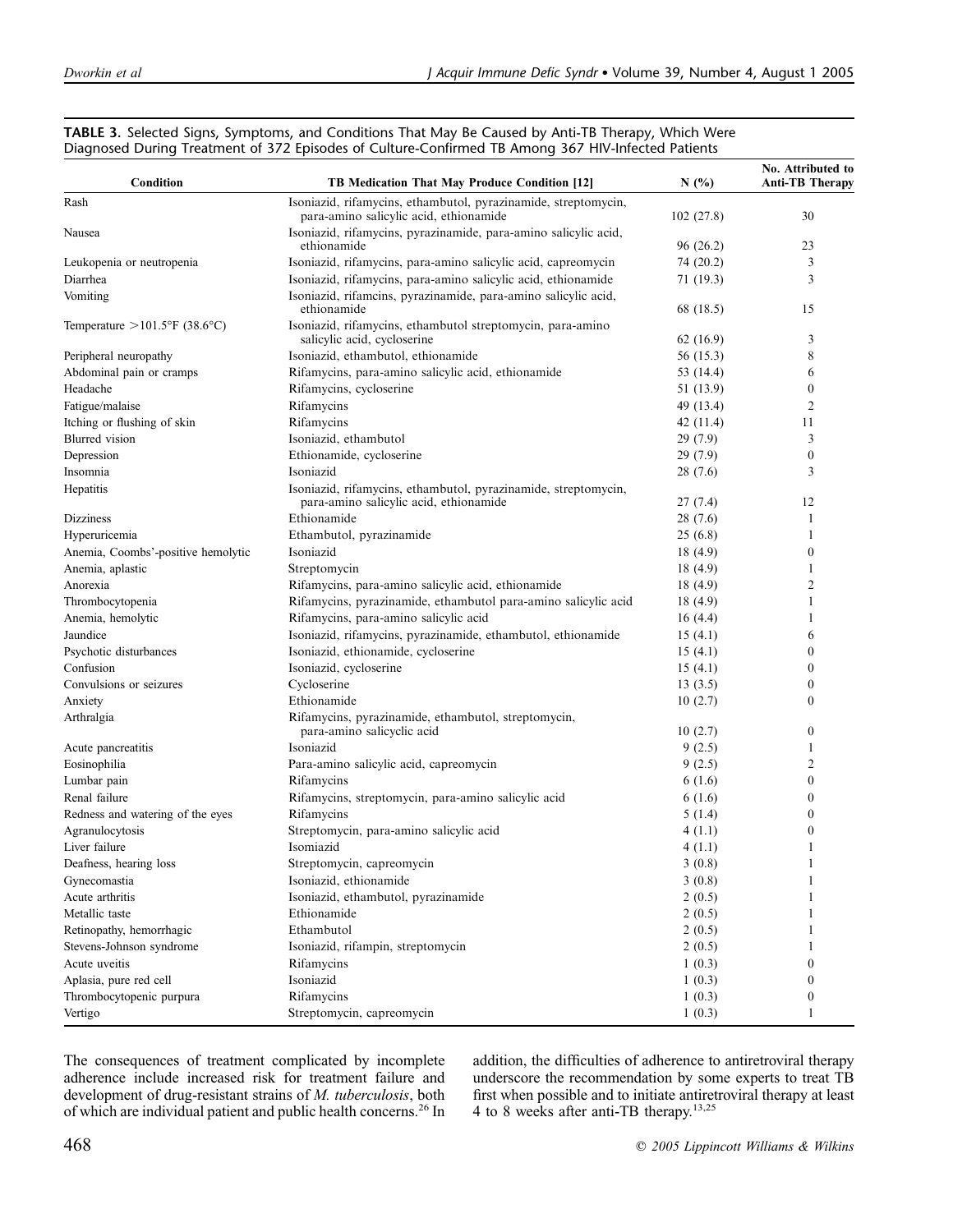In our study, the second most common reason for discontinuing anti-TB therapy was death (18.1%). We suspect that anti-TB therapy was infrequently the cause of death. Rather, it is more likely that these patients had other conditions, such as opportunistic infections or other noninfectious conditions, that led to their deaths, especially because death occurred at a median of 7 months into treatment. We did not collect information on specific causes of death. A careful examination of HIV-infected patients with TB who die during anti-TB therapy, although much less common in the era of HAART, would be useful as a future study because it could determine how often therapy is implicated.<sup>13</sup>

One limitation of our study was its observational methodology. Retrospective medical record abstraction may underestimate the prevalence of the conditions studied, because the patients may not have been screened for them in a uniform manner during routine care and because these conditions may have been present but not documented in the available records. Also, our study examined whether medications that can interact were prescribed together, but it neither evaluated whether such interactions actually occurred nor whether such prescriptions were inappropriate. We did not examine other factors that may also complicate anti-TB therapy, such as pill burden, mental health problems, active injection drug or alcohol use, diagnosis and treatment of other opportunistic infections and illnesses, and homelessness or unstable housing.<sup>27</sup> Because the ASD does not collect drug dosages, we did not ascertain if dosage adjustments were made when medications with the potential for interactions were prescribed. Also, because cause of death was not collected as part of this study, we cannot determine if deaths occurring within 12 months after diagnosis of TB were caused by TB. Finally, HIV RNA levels were available for a relatively small number of cases and thus were not included in the analysis.

Ideally, patients should be managed by physicians who are expert in the treatment of TB-HIV coinfection. If the HIV care provider is not the same person, communication between the TB and HIV care providers is essential and should occur frequently throughout the course of treatment.<sup>6,25,28-32</sup>

#### ACKNOWLEDGMENTS

The authors gratefully acknowledge the assistance of Constance Gordon, William McCarthy, Julia Gable, Nicole Miller, Lexa Moongrace, John Frank, Peggy Messadi, Lourdes Yun, Maureen Gargan, Sharon Ritter, Dalia Kamarauskiene, and Vicki Peters for assistance with project abstractions and management. They also thank Kevin DeCock, Renee Ridzon, David Swerdlow, and Michael Iademarco for review of the manuscript.

#### **REFERENCES**

- 1. Godfrey-Faussett P, Maher D, Mukadi YD, et al. How human immunodeficiency virus voluntary testing can contribute to tuberculosis control. Bull World Health Organ. 2002;80:939–945.
- 2. Bertherat E, Maher D, Bosman M, et al. Report on the first meeting of the Global Working Group on TB/HIV, April 9–11, 2001. Available at: http:// www.who.int/gtb/publications/tb\_hiv/2001-293\_index.htm).
- 3. Schafer RW, Edlin BR. Tuberculosis in patients infected with human immunodeficiency virus: perspective on the past decade. Clin Infect Dis. 1996;22:683–704.
- 4. Raviglione MC, Snider DE, Jr, Kochi A. Global epidemiology of tuberculosis. Morbidity and mortality of a worldwide epidemic. JAMA. 1995;273:220–226.
- 5. Centers for Disease Control and Prevention (CDC). Reported Tuberculosis in the United States, 2001 [Table 11]. Atlanta: US Department of Health and Human Services, CDC; 2002.
- 6. Centers for Disease Control and Prevention. Guidelines for using antiretroviral agents among HIV-infected adults and adolescents. Recommendations of the panel on clinical practices for treatment of HIV. MMWR Morb Mortal Wkly Rep. 2002;51:14–17.
- 7. Galvan FH, Bing EG, Fleishman JA, et al. The prevalence of alcohol consumption and heavy drinking among people with HIV in the United States: results from the HIV Cost and Services utilization study. J Stud Alcohol. 2002;63:179–186.
- 8. den Brinker M, Wit FW, Wertheim-van Dillen PM, et al. Hepatitis B and C virus co-infection and the risk for hepatotoxicity of highly active antiretroviral therapy in HIV-1 infection. AIDS. 2000;14: 2895–2902.
- 9. Farizo KM, Buehler JW, Chamberland ME, et al. Spectrum of disease in persons with human immunodeficiency virus infection in the United States. JAMA. 1992;267:1798–1805.
- 10. Dworkin MS, Wan PCT, Hanson DL, et al. The Adult and Adolescent Spectrum of HIV Disease Project. Progressive multifocal leukoencephalopathy; improved survival of HIV-infected patients in the protease inhibitor era. J Infect Dis. 1999;180:621–625.
- 11. Centers for Disease Control and Prevention. Case definitions for infectious conditions under public health surveillance. MMWR Morb Mortal Wkly Rep. 1997;46(RR-10):40–41.
- 12. Kucers A, Crowe SM, Grayson ML, et al. The Use of Antibiotics. A Clinical Review of Antibacterial, Antifungal, and Antiviral Drugs. 5th ed. Oxford: Butterworth Heinemann; 1997;432–434;677–692;709–712;1183– 1199;1213–1215;1219–1237.
- 13. Burman WJ, Jones BE. Treatment of HIV-related tuberculosis in the era of effective antiretroviral therapy. Am J Respir Crit Care Med. 2001;164:7-12.
- 14. Bonocini M. Hepatobiliary complications in patients with human immunodeficiency virus infection. Am J Med. 1992;92:404-410.
- 15. Morse GD. Drug interactions with antiretrovirals. Curr Infect Dis Rep. 2000;2:257–266.
- 16. Comstock GW, Ferebee SH, Hammes LM. A controlled trial of community-wide isoniazid prophylaxis in Alaska. Am Rev Respir Dis. 1967;95:935–943.
- 17. Nolan C, Goldberg SV, Buskin SE. Hepatotoxicity associated with isoniazid preventive therapy. JAMA. 1999;28:1014–1018.
- 18. Centers for Disease Control and Prevention. Severe isoniazid-associated hepatitis—New York, 1991–1993. MMWR Morb Mortal Wkly Rep. 1993; 42:545–547.
- 19. Chaisson RE, Schecter GF, Theuer CP, et al. Tuberculosis patients with the acquired immunodeficiency syndrome. Clinical features, response to therapy, and survival. Am Rev Respir Dis. 1987;136:570-574.
- 20. Small PM, Schecter GF, Goodman PC, et al. Treatment of tuberculosis in persons with advanced human immunodeficiency virus infection. N Engl J Med. 1991;324:289–294.
- 21. Asbury AK. Approach to the patient with peripheral neuropathy. In: Braunwald E, Fauci AS, Kasper DL, et al, eds. Harrison's Principles of Internal Medicine. 15th ed. New York: McGraw-Hill, 2001:2498–2506.
- 22. Theuer CP, Hopewell PC, Elias D, et al. Human immunodeficiency virus infection in tuberculosis patients. J Infect Dis. 1990;162:8–12.
- 23. Perronne C, Ghoubontni A, Leport C, et al. Should pulmonary tuberculosis be an AIDS-defining diagnosis in patients infected with HIV? Tuber Lung Dis. 1992;73:39–44.
- 24. Fischl MA, Uttamchandani RB, Daikos GL, et al. An outbreak of tuberculosis caused by multiple-drug-resistant tubercle bacilli among patients with HIV infection. Ann Intern Med. 1992;117:177–190.
- 25. Centers for Disease Control and Prevention. Treatment of tuberculosis, American Thoracic Society, CDC, and Infectious Diseases Society of America. MMWR Morb Mortal Wkly Rep. 2003;52:19–32.
- 26. Schluger NW. Issues in the treatment of active tuberculosis in human immunodeficiency virus-infected patients. Clin Infect Dis. 1999;28: 130–135.
- 27. Brudney K, Dobkin J. Resurgent tuberculosis in New York City. Human immunodeficiency virus, homelessness, and the decline of